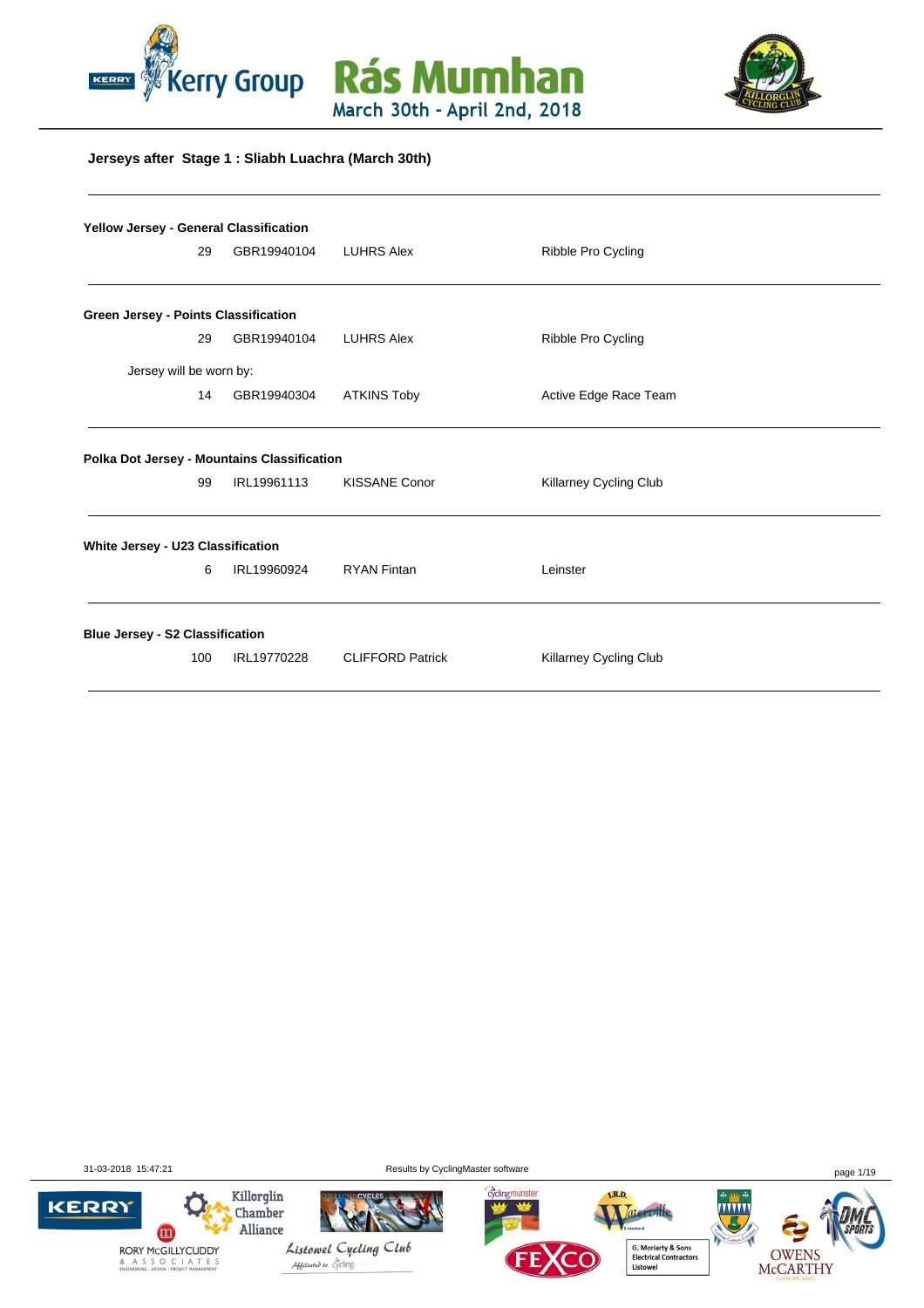



#### **Result Stage 1 : Sliabh Luachra (March 30th)**

*Distance: 96.3 km Average speed of the winner: 43.811 km/h Number of starters: 181 Riders abandoning the race: 6*

| Pos | Nr             | <b>UCI Code</b> | Surname, Name               | Team                                   | Cat            | Time    | Gap  | <b>Bonus</b> |
|-----|----------------|-----------------|-----------------------------|----------------------------------------|----------------|---------|------|--------------|
| 1   | 29             | GBR19940104     | <b>LUHRS Alex</b>           | Ribble Pro Cycling                     | A1             | 2:11:53 |      | 5"           |
| 2   | 14             | GBR19940304     | <b>ATKINS Toby</b>          | Active Edge Race Team                  | A <sub>1</sub> | 2:11:53 |      | 3"           |
| 3   | 163            | IRL19930216     | <b>HENNEBRY Conor</b>       | Viner/Caremark/Pactimo                 | A <sub>1</sub> | 2:11:54 | 0:01 | 1"           |
| 4   | 17             | GBR19940331     | <b>VICKERS Kirk</b>         | Rhino Velo Race Team                   | A <sub>1</sub> | 2:11:54 | 0:01 |              |
| 5   | 162            | ITA19930904     | <b>CIGALA Matteo</b>        | Viner/Caremark/Pactimo                 | A <sub>1</sub> | 2:12:07 | 0:14 |              |
| 6   | $\,6$          | IRL19960924     | <b>RYAN Fintan</b>          | Leinster                               | A1             | 2:12:07 | 0:14 |              |
| 7   | 5              | IRL19990212     | <b>CORKERY Dillon</b>       | Team Ireland Development Squad         | A <sub>1</sub> | 2:12:07 | 0:14 |              |
| 8   | 37             | NED19971022     | RIJK Dorus de               | <b>West Frisia</b>                     | A <sub>1</sub> | 2:12:07 | 0:14 |              |
| 9   | 4              | IRL19980208     | <b>MCCANN Conor</b>         | Team Ireland Development Squad         | A <sub>1</sub> | 2:12:07 | 0:14 |              |
| 10  | 165            | IRL19870311     | <b>MCLAUGHLIN Ronan</b>     | Viner/Caremark/Pactimo                 | A <sub>1</sub> | 2:12:07 | 0:14 |              |
| 11  | 96             | IRL19860814     | <b>MAES Richard</b>         | <b>Killarney Cycling Club</b>          | A1             | 2:12:07 | 0:14 | $-60"$       |
| 12  | 171            | IRL19970920     | <b>MURNANE Conor</b>        | <b>UCD Fitz Cycles</b>                 | A <sub>1</sub> | 2:12:07 | 0:14 |              |
| 13  | 176            |                 | <b>CLARKE Matthew</b>       |                                        |                |         |      |              |
|     |                | GBR19940424     |                             | Geraghty's-Cora Droma Rúisc            | A <sub>1</sub> | 2:12:07 | 0:14 |              |
| 14  | 25             | GBR19930802     | <b>CARPENTER Lawrence</b>   | Surrey League Team                     | A <sub>1</sub> | 2:12:07 | 0:14 |              |
| 15  | 166            | IRL19810214     | <b>MOYNIHAN Cathal</b>      | <b>Tralee Manor West</b>               | A <sub>1</sub> | 2:12:07 | 0:14 |              |
| 16  | 38             | NED19941223     | <b>OTTENBROS Joury</b>      | <b>West Frisia</b>                     | A1             | 2:12:07 | 0:14 |              |
| 17  | 30             | GBR19890512     | <b>REES Jack</b>            | Ribble Pro Cycling                     | A <sub>1</sub> | 2:12:07 | 0:14 |              |
| 18  | 164            | IRL19990119     | <b>SMITH Luke</b>           | Viner/Caremark/Pactimo                 | A <sub>1</sub> | 2:12:07 | 0:14 |              |
| 19  | 132            | IRL19800121     | O'FLYNN Ronan               | Scott - Orwell Wheelers                | A1             | 2:12:07 | 0:14 |              |
| 20  | 3              | IRL19971107     | <b>TRULOCK Dermot</b>       | Team Ireland Development Squad         | A+             | 2:12:07 | 0:14 |              |
| 21  | $\overline{c}$ | IRL19970203     | MCDUNPHY Conn               | Team Ireland Development Squad         | $A+$           | 2:12:07 | 0:14 |              |
| 22  | 126            | IRL19940316     | <b>REA Craig</b>            | Planetx/Carnac                         | A <sub>1</sub> | 2:12:07 | 0:14 |              |
| 23  | 21             | GBR19750325     | <b>MCNAMARA Chris</b>       | Surrey League Team                     | A <sub>1</sub> | 2:12:07 | 0:14 |              |
| 24  | 56             | IRL19870210     | O'CONNELL Eoin              | <b>Blarney CC-Blarney Castle</b>       | A <sub>1</sub> | 2:12:07 | 0:14 |              |
| 25  | 181            | IRL19810608     | <b>MEANEY Richard</b>       | <b>Westport Covey Wheelers</b>         | A <sub>1</sub> | 2:12:07 | 0:14 |              |
| 26  | 98             | IRL19790523     | <b>BROSNAN John</b>         | Killarney Cycling Club                 | A1             | 2:12:07 | 0:14 |              |
| 27  | 101            | IRL19800420     | <b>COUGHLAN David</b>       | Killarney Park Hotel                   | A <sub>1</sub> | 2:12:07 | 0:14 |              |
| 28  | 100            | IRL19770228     | <b>CLIFFORD Patrick</b>     | <b>Killarney Cycling Club</b>          | A2             | 2:12:07 | 0:14 |              |
| 29  | 144            | IRL19740114     | DOYLE Anthony               | Strata3-Velorevolution Cycling Team A1 |                | 2:12:07 | 0:14 |              |
| 30  | 93             | IRL19821001     | <b>ENGLISH Bernard</b>      | Joe Daly Orwell                        | A2             | 2:12:07 | 0:14 |              |
| 31  | 19             |                 | POOK Chris                  | Rhino Velo Race Team                   | A1             |         | 0:14 |              |
|     | 153            | GBR19830125     |                             |                                        |                | 2:12:07 |      |              |
| 32  |                | IRL19951213     | <b>DWYER Cian</b>           | <b>Team Gerard/DHL</b>                 | A <sub>2</sub> | 2:12:07 | 0:14 |              |
| 33  | 34             | GBR19890221     | <b>HARRIS Joe</b>           | Zero BC                                | A <sub>1</sub> | 2:12:07 | 0:14 |              |
| 34  | 69             | IRL19960122     | <b>BRODY David</b>          | Castlebar CC                           | A <sub>1</sub> | 2:12:07 | 0:14 |              |
| 35  | 22             | GBR19880716     | <b>BOYMAN James</b>         | Surrey League Team                     | A <sub>1</sub> | 2:12:07 | 0:14 |              |
| 36  | 140            | IRL19740718     | <b>MORIARTY Eugene T</b>    | Sliabh Luachra CC                      | A1             | 2:12:07 | 0:14 |              |
| 37  | 142            | IRL19900817     | <b>LAVERY Philip</b>        | Strata3-Velorevolution Cycling Team A1 |                | 2:12:07 | 0:14 |              |
| 38  | 104            | IRL19830920     | <b>NORTON Paul</b>          | Killarney Park Hotel                   | A <sub>1</sub> | 2:12:07 | 0:14 |              |
| 39  | 152            | IRL19980703     | YOUNG Reece                 | <b>Team Gerard/DHL</b>                 | A <sub>1</sub> | 2:12:07 | 0:14 |              |
| 40  | 81             | IRL19840117     | <b>LONGMORE Craig</b>       | Dublin Blanco                          | A <sub>2</sub> | 2:12:07 | 0:14 |              |
| 41  | 36             | NED19971201     | <b>GROOT Tim</b>            | <b>West Frisia</b>                     | A <sub>1</sub> | 2:12:07 | 0:14 |              |
| 42  | 178            | GBR19940109     | <b>JOBBER James</b>         | Geraghty's-Cora Droma Rúisc            | A <sub>1</sub> | 2:12:07 | 0:14 |              |
| 43  | 122            | IRL19830823     | <b>KEARNS Daryl</b>         | <b>Panduit Carrick Wheelers CC</b>     | A1             | 2:12:07 | 0:14 |              |
| 44  | 174            | GRE19980714     | <b>KYRIAKIDIS Ioannis</b>   | <b>UCD Fitz Cycles</b>                 | A1             | 2:12:07 | 0:14 |              |
| 45  | 12             | GBR19971001     | <b>KIRBY Laurence</b>       | Active Edge Race Team                  | A <sub>1</sub> | 2:12:07 | 0:14 |              |
| 46  | 1              | IRL19940308     | MCKENNA Sean                | Team Ireland Development Squad         | A+             | 2:12:07 | 0:14 |              |
| 47  | 111            | IRL19930906     | <b>CAMPBELL GROGAN Ross</b> | Lucan Cycling Road Club                | A1             | 2:12:07 | 0:14 |              |
| 48  | 77             | IRL19800530     | FULLER Shane                | De Ronde Van Cork                      | A <sub>2</sub> | 2:12:07 | 0:14 |              |
| 49  | 45             | GER19900118     | <b>SCHMIDT Marcus</b>       | Arcane Cycling Club                    | A <sub>3</sub> | 2:12:07 | 0:14 |              |
|     |                |                 |                             | Newcastle West CC                      |                |         |      |              |
| 50  | 116            | IRL19800730     | <b>KENNEDY Paul</b>         |                                        | A <sub>1</sub> | 2:12:07 | 0:14 |              |
| 51  | 147            | IRL19810703     | <b>GREALLY Adam</b>         | St Tiernans Cycling Club               | A <sub>1</sub> | 2:12:07 | 0:14 |              |
| 52  | 102            | IRL19920418     | RYAN Simon                  | Killarney Park Hotel                   | A <sub>1</sub> | 2:12:07 | 0:14 |              |
| 53  | 128            | IRL19981227     | <b>KEARNEY Aaron</b>        | Planetx/Carnac                         | A <sub>1</sub> | 2:12:07 | 0:14 |              |
| 54  | 40             | NED19890130     | <b>BEEN Wouter</b>          | <b>West Frisia</b>                     | A <sub>1</sub> | 2:12:07 | 0:14 |              |
| 55  | 91             | IRL19770508     | <b>GEARY Bryan</b>          | Joe Daly Orwell                        | A <sub>1</sub> | 2:12:07 | 0:14 |              |
| 56  | 46             | IRL19871208     | <b>CLARKE Patrick</b>       | <b>Ballina CC</b>                      | A1             | 2:12:07 | 0:14 |              |

31-03-2018 15:47:21 Results by CyclingMaster software page 2/19



 $\bullet$ RORY MCGILLYCUDDY & A S S O C I A T E S<br>ENGINEERING - DESIGN - PROJECT MANAGEMENT

Killorglin

Chamber Alliance



Abbiliated to cycling



Jateroille, .<br>Hered **G. Moriarty & Sons<br>Electrical Contractors<br>Listowel** 

LR.D.

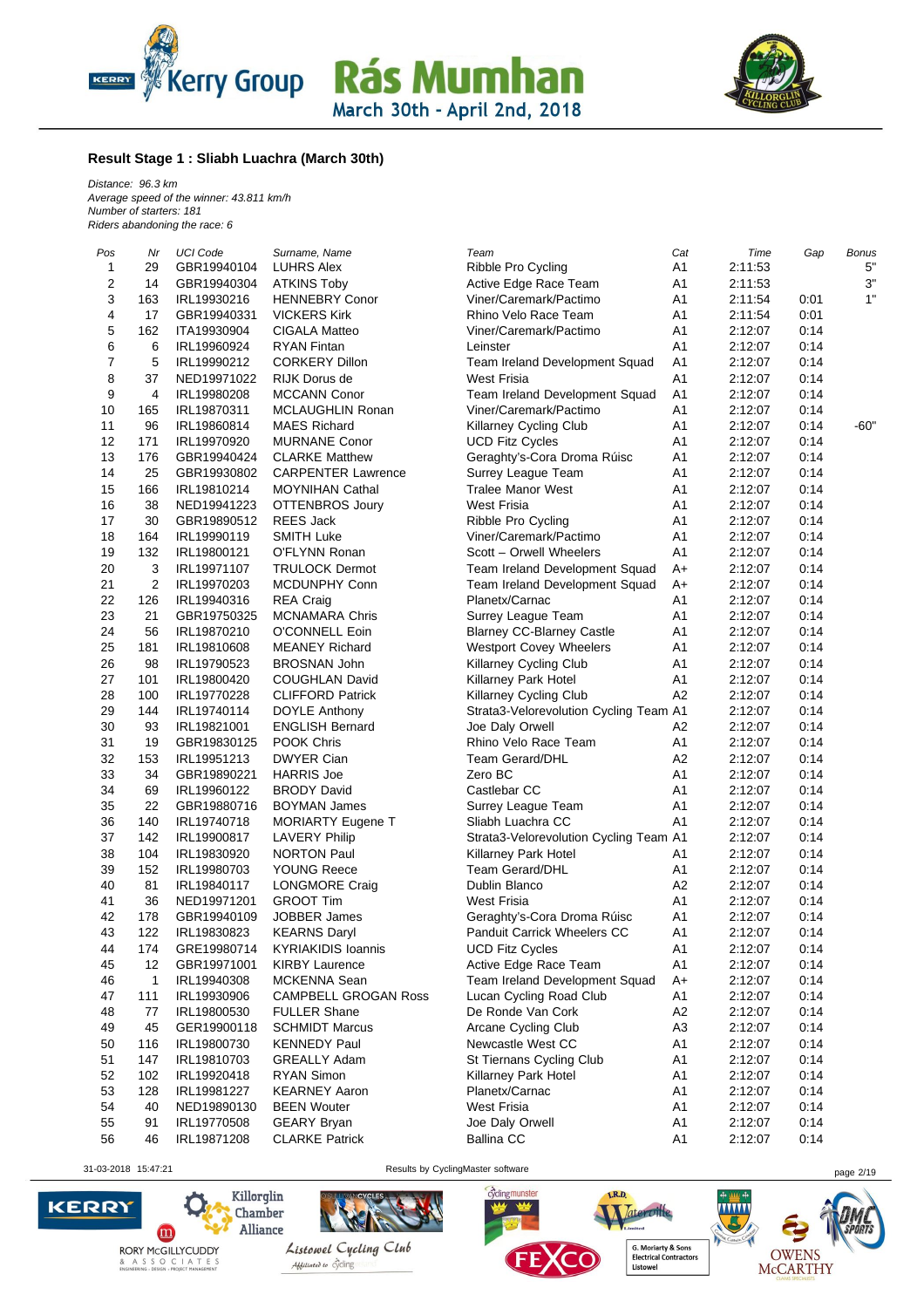



| Pos | Nr  | <b>UCI Code</b> | Surname, Name               | Team                                   | Cat            | Time    | Gap   | Bonus  |
|-----|-----|-----------------|-----------------------------|----------------------------------------|----------------|---------|-------|--------|
| 57  | 183 | IRL19800606     | MCGREEVY James              | <b>Westport Covey Wheelers</b>         | A1             | 2:12:07 | 0:14  |        |
| 58  | 167 | IRL19960317     | <b>DALY Cormac</b>          | <b>Tralee Manor West</b>               | A1             | 2:12:07 | 0:14  |        |
| 59  | 67  | IRL19910129     | PRENDERGAST Charles         | Castlebar CC                           | A1             | 2:12:07 | 0:14  |        |
| 60  | 20  | GBR19951109     | <b>FERGUSON Callum</b>      | Rhino Velo Race Team                   | A <sub>1</sub> | 2:12:07 | 0:14  |        |
| 61  | 16  | GBR19850917     | <b>GARTHWAITE Matthew</b>   | Rhino Velo Race Team                   | A1             | 2:12:07 | 0:14  |        |
| 62  | 155 | IRL19970310     | SUTCLIFFE Cian              | <b>Team Gerard/DHL</b>                 | A1             | 2:12:07 | 0:14  |        |
| 63  | 123 | IRL19971021     | <b>SPARROW Matthew</b>      | Panduit Carrick Wheelers CC            | A1             | 2:12:07 | 0:14  |        |
| 64  | 53  | IRL19780401     | <b>CANTY Jeremy</b>         | <b>Bandon CC</b>                       | A2             | 2:12:07 | 0:14  |        |
| 65  | 143 | IRL19890425     | DAVENPORT James             | Strata3-Velorevolution Cycling Team A1 |                | 2:12:07 | 0:14  |        |
| 66  | 145 | IRL19850702     | <b>MURRAY Stephen</b>       | Strata3-Velorevolution Cycling Team A1 |                | 2:12:07 | 0:14  |        |
| 67  | 113 | IRL19790719     | <b>KILLEEN Ronan</b>        | Lucan Cycling Road Club                | A1             | 2:12:07 | 0:14  |        |
| 68  | 125 | IRL19760525     | <b>HODGE John</b>           | Panduit Carrick Wheelers CC            | A1             | 2:12:07 | 0:14  |        |
| 69  | 57  | IRL19840905     | SHEAHAN Colm                | <b>Blarney CC-Blarney Castle</b>       | A <sub>1</sub> | 2:12:07 | 0:14  |        |
| 70  | 18  | GBR19960515     | <b>HAYWARD Oliver</b>       | Rhino Velo Race Team                   | A <sub>1</sub> | 2:12:07 | 0:14  |        |
| 71  | 87  | IRL19890708     | <b>COSTELLOE Ronan</b>      | Greenmount Cycling Academy             | A <sub>2</sub> | 2:12:07 | 0:14  |        |
| 72  | 35  | GBR19900706     | <b>KENNEALLY Ben</b>        | Zero BC                                | A1             | 2:12:07 | 0:14  |        |
| 73  | 161 | IRL19820407     | LACEY Seán                  | Viner/Caremark/Pactimo                 | A1             | 2:12:07 | 0:14  |        |
| 74  | 151 | IRL19840213     | O'BRIEN Paidi               | <b>Team Gerard/DHL</b>                 | A1             | 2:12:07 | 0:14  |        |
| 75  | 97  | IRL19870319     | <b>TREACY Marcus</b>        | Killarney Cycling Club                 | A <sub>2</sub> | 2:12:07 | 0:14  |        |
| 76  | 121 | IRL19961003     | <b>BLANCHFIELD Jamie</b>    | <b>Panduit Carrick Wheelers CC</b>     | A1             | 2:12:07 | 0:14  |        |
| 77  | 47  | IRL19730509     | <b>MCCORMACK Gareth</b>     | <b>Ballina CC</b>                      | A1             | 2:12:07 | 0:14  |        |
| 78  | 32  |                 |                             |                                        | A1             |         | 0:14  |        |
|     |     | POL19810102     | <b>BIEL Patryk</b>          | Zero BC                                |                | 2:12:07 |       |        |
| 79  | 105 | IRL19821126     | <b>QUIGLEY Mark</b>         | Killarney Park Hotel                   | A1             | 2:12:07 | 0:14  |        |
| 80  | 99  | IRL19961113     | <b>KISSANE Conor</b>        | <b>Killarney Cycling Club</b>          | A1             | 2:12:07 | 0:14  |        |
| 81  | 54  | IRL19760401     | <b>BAILEY Dan</b>           | <b>Bandon CC</b>                       | A <sub>2</sub> | 2:12:07 | 0:14  |        |
| 82  | 31  | GBR19780417     | <b>ELCOCK Paul</b>          | Zero BC                                | A1             | 2:12:07 | 0:14  |        |
| 83  | 107 | IRL19851112     | <b>QUINN Shane</b>          | Longford Cycling Club                  | A1             | 2:12:07 | 0:14  |        |
| 84  | 7   | IRL19840913     | <b>REILLY Christopher</b>   | Leinster                               | A <sub>1</sub> | 2:12:07 | 0:14  |        |
| 85  | 141 | IRL19780417     | FITZGERALD Michael          | Strata3-Velorevolution Cycling Team A1 |                | 2:12:26 | 0:33  |        |
| 86  | 24  | GBR19930324     | <b>LATIMER Henry</b>        | Surrey League Team                     | A1             | 2:18:36 | 6:43  |        |
| 87  | 148 | IRL19830703     | O'REGAN John                | St Tiernans Cycling Club               | A <sub>1</sub> | 2:18:36 | 6:43  |        |
| 88  | 15  | GBR19940915     | <b>BOWERING Thomas</b>      | Active Edge Race Team                  | A1             | 2:18:36 | 6:43  |        |
| 89  | 33  | GBR19931218     | <b>WILDE Andrew</b>         | Zero BC                                | A1             | 2:18:36 | 6:43  |        |
| 90  | 52  | IRL19870918     | POWER Hugh                  | Bandon CC                              | A <sub>2</sub> | 2:18:36 | 6:43  |        |
| 91  | 95  | ESP19810721     | <b>FONTAN GARCIA Manuel</b> | Joe Daly Orwell                        | A <sub>2</sub> | 2:21:31 | 9:38  |        |
| 92  | 177 | GBR19860619     | <b>EWING Michael</b>        | Geraghty's-Cora Droma Rúisc            | A1             | 2:21:31 | 9:38  |        |
| 93  | 133 | IRL19900612     | <b>STEVENS Freddie</b>      | Scott - Orwell Wheelers                | A <sub>1</sub> | 2:21:34 | 9:41  |        |
| 94  | 74  | IRL19781217     | <b>BROWNE Mike</b>          | Collins Cycle Centre Racet Team        | A1             | 2:21:34 | 9:41  |        |
| 95  | 180 | IRL19870304     | MACAODHA Nigel              | Geraghty's-Cora Droma Rúisc            | A1             | 2:21:34 | 9:41  |        |
| 96  | 10  | IRL19971016     | <b>WHELAN Cillian</b>       | Leinster                               | A <sub>2</sub> | 2:21:34 | 9:41  |        |
| 97  | 8   | IRL19960922     | <b>MCKENNA Conor</b>        | Leinster                               | A <sub>2</sub> | 2:21:34 | 9:41  |        |
| 98  | 92  | IRL19790725     | <b>CONNORS Odhran</b>       | Joe Daly Orwell                        | A1             | 2:21:34 | 9:41  |        |
| 99  | 28  | GBR19920930     | <b>JONES Richard</b>        | Ribble Pro Cycling                     | A1             | 2:21:37 | 9:44  |        |
| 100 | 26  | GBR19990922     | <b>CORBETT William</b>      | Ribble Pro Cycling                     | A <sub>1</sub> | 2:21:37 | 9:44  |        |
| 101 | 61  | IRL19790802     | <b>CREAN Kieran</b>         | <b>Blarney Sportful</b>                | A1             | 2:21:41 | 9:48  |        |
| 102 | 154 | IRL19971112     | MOORE Sean                  | Team Gerard/DHL                        | A1             | 2:21:41 | 9:48  |        |
| 103 | 127 | IRL19950603     | <b>HAHESSY Seán</b>         | Planetx/Carnac                         | Α1             | 2:21:43 | 9:50  |        |
| 104 | 117 | IRL19821016     | <b>COLEMAN Bobby</b>        | Newcastle West CC                      | A1             | 2:22:17 | 10:24 |        |
| 105 | 135 | IRL19770907     | <b>HUDSON Neal</b>          | Scott - Orwell Wheelers                | A1             | 2:22:17 | 10:24 |        |
| 106 | 156 | IRL19900331     | CAWLEY Alan                 | Team Gerry McVeigh Cars                | A <sub>1</sub> | 2:22:17 | 10:24 | $-60"$ |
| 107 | 73  | IRL19760407     | COLLINS P J                 | Collins Cycle Centre Racet Team        | A1             | 2:22:17 | 10:24 |        |
| 108 | 94  | IRL19790821     | <b>SCANLON Graham</b>       | Joe Daly Orwell                        | A2             | 2:22:17 | 10:24 |        |
| 109 | 76  | IRL19770105     | AHERNE John                 | De Ronde Van Cork                      | A1             | 2:22:17 | 10:24 | $-10"$ |
|     |     |                 | CAHILL John                 | Newcastle West CC                      | A <sub>3</sub> |         |       |        |
| 110 | 119 | IRL19790926     |                             | Castlebar CC                           |                | 2:22:17 | 10:24 |        |
| 111 | 68  | IRL19710307     | <b>COYLE Christopher</b>    |                                        | A1             | 2:22:17 | 10:24 |        |
| 112 | 82  | IRL19720416     | <b>TALUMAA Tiit</b>         | Dublin Blanco                          | A <sub>2</sub> | 2:22:20 | 10:27 |        |
| 113 | 72  | IRL19830829     | <b>BRENNAN Edward</b>       | Collins Cycle Centre Racet Team        | A1             | 2:22:20 | 10:27 |        |
| 114 | 118 | IRL19941115     | O'BRIEN Aaron               | Newcastle West CC                      | A1             | 2:22:20 | 10:27 |        |
| 115 | 80  | IRL19631118     | MURPHY Aj                   | De Ronde Van Cork                      | A3             | 2:22:20 | 10:27 |        |
| 116 | 139 | IRL19820912     | O'SULLIVAN John             | Sliabh Luachra CC                      | A3             | 2:22:20 | 10:27 |        |
| 117 | 23  | GBR19990523     | HILL Joe                    | Surrey League Team                     | A1             | 2:22:20 | 10:27 |        |
| 118 | 149 | IRL19880329     | <b>HARMANEN Niko</b>        | St Tiernans Cycling Club               | A2             | 2:22:20 | 10:27 |        |

31-03-2018 15:47:21 Results by CyclingMaster software page 3/19



 $\mathbf{m}$ RORY MCGILLYCUDDY<br>& A S S O C I A T E S<br>ENGINERING - DESIGN - PROJECT MANAGEMENT

 $\mathbf{O}$ 

Killorglin

Chamber Alliance



Listowel Cycling Club Abbitiated to cycling

cyclingmunster



LR.D.

imited

G. Moriarty & Sons<br>Electrical Contractors<br>Listowel

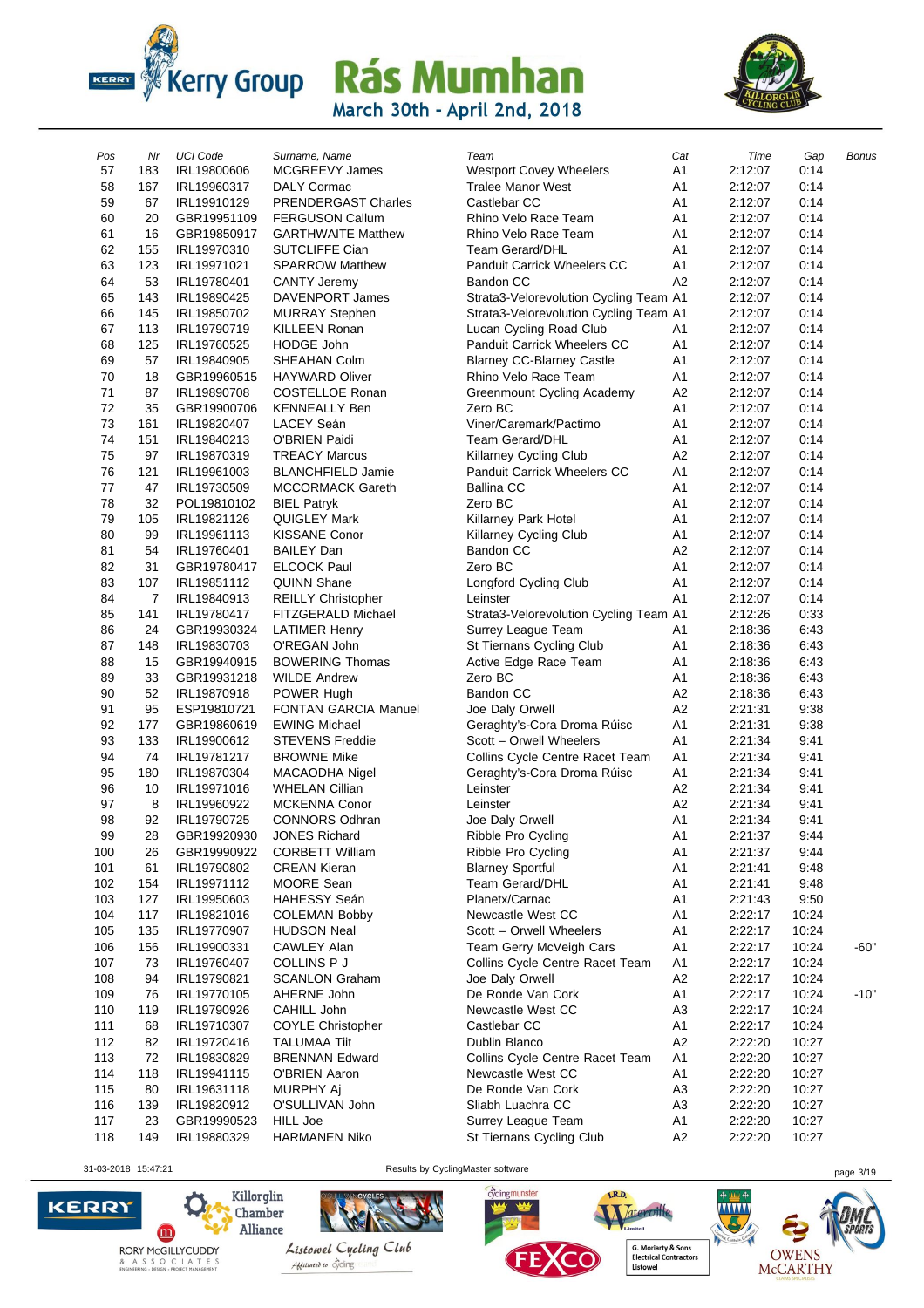



| Pos | Nr  | <b>UCI Code</b> | Surname, Name             | Team                               | Cat            | Time    | Gap        | <b>Bonus</b> |
|-----|-----|-----------------|---------------------------|------------------------------------|----------------|---------|------------|--------------|
| 119 | 146 | IRL19830422     | QUINN James               | St Tiernans Cycling Club           | A <sub>1</sub> | 2:22:20 | 10:27      |              |
| 120 | 84  | IRL19881215     | <b>MCCOLGAN Peter</b>     | Dublin Blanco                      | A <sub>3</sub> | 2:22:20 | 10:27      |              |
| 121 | 137 | IRL19811005     | <b>CLEVERLEY Richard</b>  | Sliabh Luachra CC                  | A <sub>3</sub> | 2:22:20 | 10:27      |              |
| 122 | 48  | IRL19810729     | PIETERSE Elmer            | <b>Ballina CC</b>                  | A <sub>1</sub> | 2:22:20 | 10:27      |              |
| 123 | 108 | IRL19871101     | <b>CASSERLY David</b>     | Longford Cycling Club              | A <sub>1</sub> | 2:22:20 | 10:27      |              |
| 124 | 79  | IRL19820525     | <b>SUTTON Edwin</b>       | De Ronde Van Cork                  | A <sub>2</sub> | 2:22:20 | 10:27      |              |
| 125 | 190 | IRL19730824     | <b>CUMMINS Ken</b>        | 010.ie ZeroOneZero                 | A <sub>3</sub> | 2:22:20 | 10:27      |              |
| 126 | 159 | IRL19800606     | <b>O'BRIEN Thomas</b>     | Team Gerry McVeigh Cars            | A <sub>2</sub> | 2:22:20 | 10:27      |              |
| 127 | 158 | IRL19810914     | <b>MURPHY Ciaran</b>      | Team Gerry McVeigh Cars            | A <sub>2</sub> | 2:22:20 | 10:27      |              |
| 128 | 170 | IRL19800625     | O'SULLIVAN David          | <b>Tralee Manor West</b>           | A <sub>3</sub> | 2:22:20 | 10:27      |              |
| 129 | 41  | IRL19980702     | <b>GRENNELL Andre</b>     | Arcane Cycling Club                | A <sub>1</sub> | 2:22:20 | 10:27      |              |
| 130 | 124 | IRL19850508     | <b>CULLEN Raymond</b>     | <b>Panduit Carrick Wheelers CC</b> | A <sub>2</sub> | 2:22:20 | 10:27      |              |
| 131 | 62  | IRL19740317     | LAPIERRE Don              | <b>Blarney Sportful</b>            | A <sub>2</sub> | 2:22:20 | 10:27      |              |
| 132 | 160 | IRL19811203     | SHEVLIN Declan            | Team Gerry McVeigh Cars            | A <sub>2</sub> | 2:22:20 | 10:27      |              |
| 133 | 115 | IRL19790523     | <b>FLYNN Sean</b>         | Lucan Cycling Road Club            | A <sub>2</sub> | 2:22:20 | 10:27      |              |
| 134 | 114 | IRL19860902     | MCGETTIGAN John           | Lucan Cycling Road Club            | A <sub>2</sub> | 2:22:20 | 10:27      |              |
| 135 | 88  | IRL19810419     | <b>KIRBY Adrian</b>       | Greenmount Cycling Academy         | A <sub>1</sub> | 2:22:20 | 10:27      |              |
| 136 | 106 | IRL19820503     | <b>COX Stuart</b>         | <b>Longford Cycling Club</b>       | A <sub>1</sub> | 2:22:20 | 10:27      |              |
| 137 | 173 | IRL19961020     | MCGREEHAN Nathan          | <b>UCD Fitz Cycles</b>             | A <sub>2</sub> | 2:22:28 | 10:35      |              |
| 138 | 110 | IRL19980103     | COSGROVE Seán             | Longford Cycling Club              | A <sub>2</sub> | 2:22:28 | 10:35      |              |
| 139 | 129 | IRL19760711     | <b>FOX Keith</b>          | Planetx/Carnac                     | A <sub>1</sub> | 2:22:28 | 10:35      |              |
| 140 | 136 | IRL19820620     | O'NEILL Shane             | Sliabh Luachra CC                  | A <sub>2</sub> | 2:22:28 | 10:35      |              |
| 141 | 70  | IRL19821203     | <b>BRENNAN David</b>      | Castlebar CC                       | A <sub>2</sub> | 2:22:28 | 10:35      |              |
| 142 | 157 | IRL19810622     | <b>MCCULLAGH Matthew</b>  | Team Gerry McVeigh Cars            | A <sub>1</sub> | 2:22:28 | 10:35      |              |
| 143 | 65  | IRL19850613     | <b>CROWLEY Michael</b>    | <b>Blarney Sportful</b>            | A <sub>1</sub> | 2:22:28 | 10:35      |              |
| 144 | 189 | IRL19850427     | <b>KENNEDY Matthew</b>    | 010.ie ZeroOneZero                 | A <sub>2</sub> | 2:22:28 | 10:35      |              |
| 145 | 89  | IRL19761017     | O'CONNOR James            | Greenmount Cycling Academy         | A <sub>2</sub> | 2:22:28 | 10:35      |              |
| 146 | 175 | IRL19980402     | LUKE Joel                 | <b>UCD Fitz Cycles</b>             | A <sub>3</sub> | 2:22:28 | 10:35      |              |
| 147 | 138 | IRL19760911     | <b>HARTNETT Eamon</b>     | Sliabh Luachra CC                  | A <sub>2</sub> | 2:22:28 | 10:35      |              |
| 148 | 188 | IRL19921207     | <b>BRESNAN Daniel</b>     | 010.ie ZeroOneZero                 | A <sub>1</sub> | 2:22:28 | 10:35      |              |
| 149 | 9   | IRL19990628     | <b>CALDWELL Jack</b>      | Leinster                           | A <sub>1</sub> | 2:22:28 | 10:35      |              |
| 150 | 169 | IRL19830829     | <b>SLATTERY Ciaran</b>    | <b>Tralee Manor West</b>           | A <sub>2</sub> | 2:28:44 | 16:51      |              |
| 151 | 75  | IRL19971206     | <b>MESKAUSKAS Arminas</b> | Collins Cycle Centre Racet Team    | A <sub>2</sub> | 2:28:44 | 16:51      |              |
| 152 | 134 | IRL19880319     | <b>AHERN Eoin</b>         | Scott - Orwell Wheelers            | A <sub>1</sub> | 2:28:44 | 16:51      |              |
| 153 | 112 | IRL19760705     | <b>KEOGH Andrew</b>       | Lucan Cycling Road Club            | A <sub>1</sub> | 2:28:44 | 16:51      |              |
| 154 | 49  | IRL19781108     | <b>CREIGHTON Damien</b>   | <b>Ballina CC</b>                  | A <sub>2</sub> | 2:28:44 | 16:51      |              |
| 155 | 120 | IRL19750314     | O'DWYER Senan             | Newcastle West CC                  | A <sub>1</sub> | 2:28:48 | 16:55      |              |
| 156 | 55  | IRL19660830     | <b>KEOHANE Don</b>        | Bandon CC                          | A <sub>3</sub> | 2:28:48 | 16:55      |              |
| 157 | 59  | IRL19890420     | MCCARTHY Michael          | <b>Blarney CC-Blarney Castle</b>   | A <sub>1</sub> | 2:28:48 | 16:55      |              |
| 158 | 103 | IRL19860328     | <b>LUCEY Michael</b>      | Killarney Park Hotel               | A <sub>1</sub> | 2:28:48 | 16:55      |              |
| 159 | 42  | IRL19930104     | <b>ZAIDAN Darragh</b>     | Arcane Cycling Club                | A <sub>1</sub> | 2:28:48 | 16:55      |              |
| 160 | 187 | IRL19810925     | <b>ALLISON Darren</b>     | 010.ie ZeroOneZero                 | A2             | 2:28:48 | 16:55      |              |
| 161 | 44  | IRL19971207     | GILMORE Sam               | Arcane Cycling Club                | A2             | 2:28:48 | 16:55      |              |
| 162 | 60  | IRL19740908     | <b>TUBRIDY Fergal</b>     | <b>Blarney CC-Blarney Castle</b>   | A <sub>3</sub> | 2:28:48 | 16:55      |              |
| 163 | 90  | IRL19860904     | <b>MCCARTHY Kieran</b>    | Greenmount Cycling Academy         | A <sub>3</sub> | 2:28:48 | 16:55      |              |
| 164 | 64  | IRL19731007     | MULLOWNEY Owen            | <b>Blarney Sportful</b>            | A <sub>3</sub> | 2:28:48 | 16:55      |              |
| 165 | 39  | NED19900117     | <b>SWEERING Harry</b>     | <b>West Frisia</b>                 | A <sub>1</sub> | 2:28:57 | 17:04      | $-10"$       |
| 166 | 83  | IRL19940922     | <b>DUFFY Timothy</b>      | Dublin Blanco                      | A <sub>2</sub> | 2:29:20 | 17:27      |              |
| 167 | 50  | TUR19770508     | <b>EKIZ Alex Nedim</b>    | <b>Ballina CC</b>                  | A <sub>2</sub> | 2:34:31 | 22:38      |              |
| 168 | 86  | IRL19720730     | <b>GLEESON Vincent</b>    | <b>Greenmount Cycling Academy</b>  | A <sub>2</sub> | 2:34:37 | 22:44      |              |
| 169 | 78  | IRL19860711     | <b>MOORE Ciaran</b>       | De Ronde Van Cork                  | A <sub>2</sub> | 2:34:37 | 22:44      |              |
| 170 | 150 | IRL19870830     | <b>REGAN Kieran</b>       | St Tiernans Cycling Club           | A <sub>1</sub> | 2:34:44 | 22:51      |              |
| 171 | 27  | GBR19940911     | <b>HEWETT David</b>       | Ribble Pro Cycling                 | A <sub>1</sub> | 2:34:44 | 22:51      |              |
| 172 | 179 | GBR19980715     | <b>LORD Louis</b>         | Geraghty's-Cora Droma Rúisc        | A <sub>1</sub> | 2:36:59 | 25:06      |              |
| 173 | 43  | IRL19980327     | <b>BYRNE Ryan</b>         | Arcane Cycling Club                | A <sub>2</sub> | 2:37:35 | 25:42      |              |
| 174 | 168 | IRL19931225     | <b>GRIFFIN Stephen</b>    | <b>Tralee Manor West</b>           | A <sub>3</sub> | 2:37:35 | 25:42      |              |
| 175 | 63  | IRL19990129     | <b>GREER Jones</b>        | <b>Blarney Sportful</b>            | A <sub>3</sub> | 2:38:03 | 26:10      |              |
|     | 13  | GBR19890423     | <b>PURBROOK Barnabas</b>  | Active Edge Race Team              | A <sub>1</sub> |         | <b>DNF</b> |              |
|     | 51  | IRL19891120     | O'SULLIVAN James          | Bandon CC                          | A <sub>2</sub> |         | <b>DNF</b> |              |
|     | 58  | IRL19780601     | <b>CONSIDINE Michael</b>  | <b>Blarney CC-Blarney Castle</b>   | A <sub>1</sub> |         | <b>DNF</b> |              |
|     | 71  | IRL19951215     | <b>LEAHY Peter</b>        | Collins Cycle Centre Racet Team    | A <sub>1</sub> |         | <b>DNF</b> |              |
|     |     |                 |                           |                                    |                |         |            |              |

31-03-2018 15:47:21 Results by CyclingMaster software page 4/19



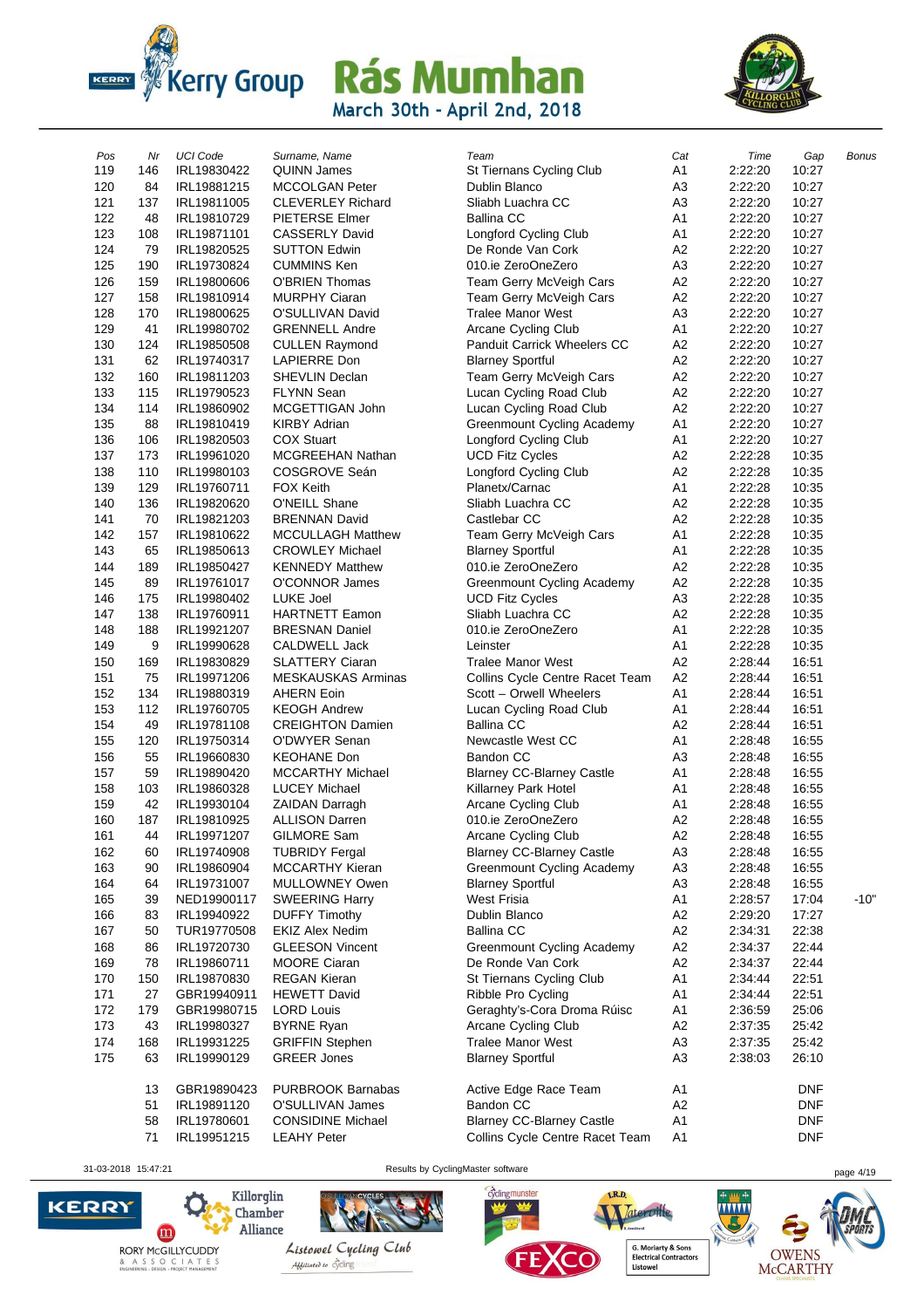



| Pos | Nr  | <b>UCI Code</b> | Surname, Name         | Team                           | Cat            | Time | Gap        | Bonus |
|-----|-----|-----------------|-----------------------|--------------------------------|----------------|------|------------|-------|
|     | 131 | IRL19750717     | <b>BUSHER Jamie</b>   | Scott - Orwell Wheelers        | A <sub>1</sub> |      | <b>DNF</b> |       |
|     | 172 | IRL19980129     | O'LEARY Robert        | <b>UCD Fitz Cycles</b>         | A2             |      | <b>DNF</b> |       |
|     | 66  | IRL19840524     | <b>WALSHE David</b>   | Castlebar CC                   | A <sub>1</sub> |      | <b>DNS</b> |       |
|     | 85  | IRL19720518     | <b>DOWLING Marcus</b> | Dublin Blanco                  | A <sub>3</sub> |      | <b>DNS</b> |       |
|     | 109 | IRL19840612     | <b>BYRNE Derek</b>    | Longford Cycling Club          | A <sub>1</sub> |      | <b>DNS</b> |       |
|     | 182 | IRL19790105     | O'CALLAGHAN Jason     | <b>Westport Covey Wheelers</b> | A2             |      | <b>DNS</b> |       |
|     | 184 | IRL19910221     | O'MALLEY Seán         | <b>Westport Covey Wheelers</b> | A <sub>1</sub> |      | <b>DNS</b> |       |
|     | 185 | IRL19860219     | <b>MORAN Joe</b>      | <b>Westport Covey Wheelers</b> | A <sub>3</sub> |      | <b>DNS</b> |       |
|     |     |                 |                       |                                |                |      |            |       |

31-03-2018 15:47:21 Results by CyclingMaster software page 5/19

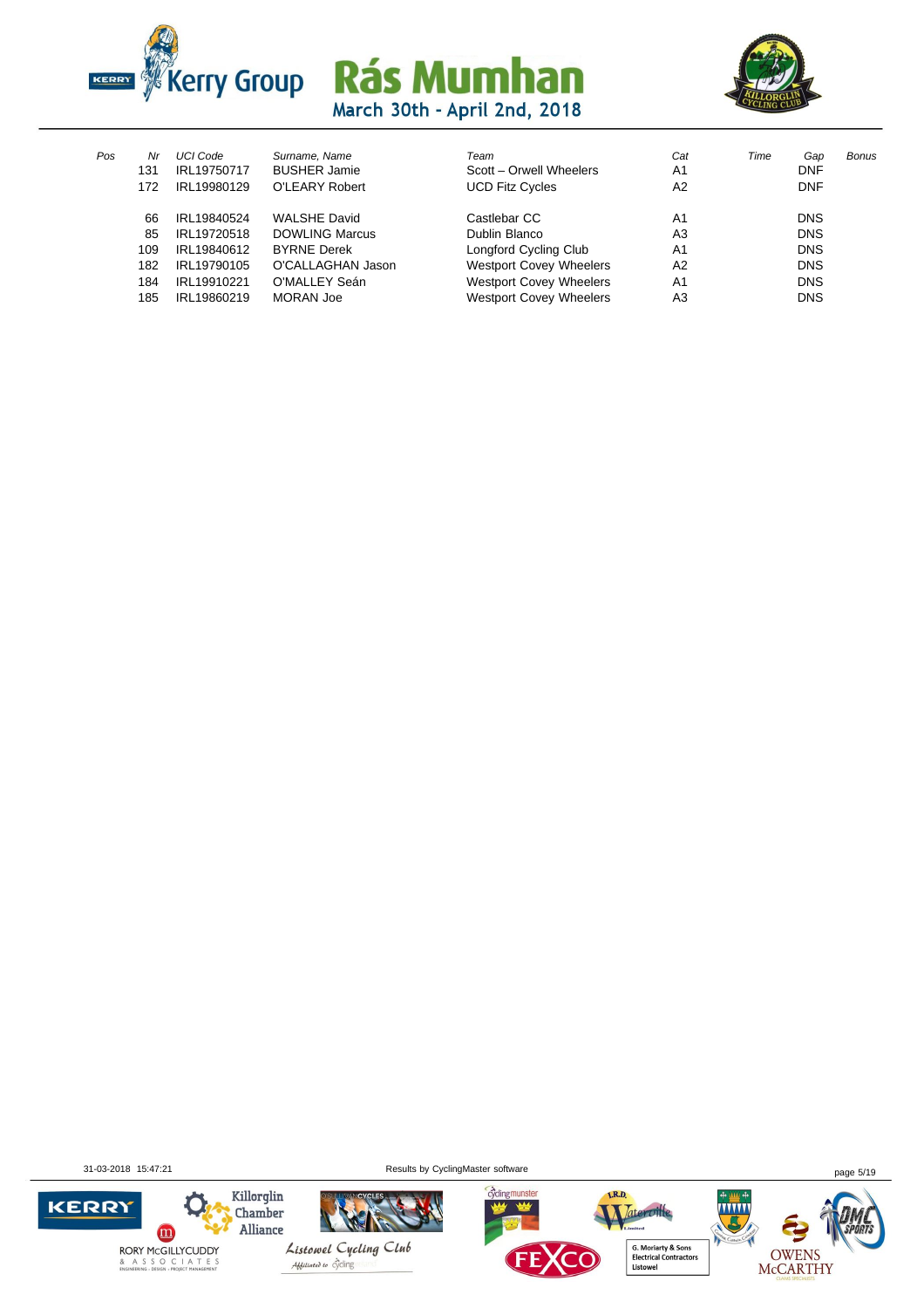



#### **Result Stage 1 : Sliabh Luachra (March 30th) - S2 Category**

| Pos              | Nr  | <b>UCI Code</b> | Surname, Name               | Team                               | Cat            | Time    | Gap        | Bonus |
|------------------|-----|-----------------|-----------------------------|------------------------------------|----------------|---------|------------|-------|
| 1                | 100 | IRL19770228     | <b>CLIFFORD Patrick</b>     | Killarney Cycling Club             | A <sub>2</sub> | 2:12:07 | 0:14       |       |
| $\boldsymbol{2}$ | 93  | IRL19821001     | <b>ENGLISH Bernard</b>      | Joe Daly Orwell                    | A <sub>2</sub> | 2:12:07 | 0:14       |       |
| 3                | 153 | IRL19951213     | <b>DWYER Cian</b>           | <b>Team Gerard/DHL</b>             | A <sub>2</sub> | 2:12:07 | 0:14       |       |
| 4                | 81  | IRL19840117     | LONGMORE Craig              | Dublin Blanco                      | A <sub>2</sub> | 2:12:07 | 0:14       |       |
| 5                | 77  | IRL19800530     | <b>FULLER Shane</b>         | De Ronde Van Cork                  | A <sub>2</sub> | 2:12:07 | 0:14       |       |
| 6                | 45  | GER19900118     | <b>SCHMIDT Marcus</b>       | Arcane Cycling Club                | A <sub>3</sub> | 2:12:07 | 0:14       |       |
| $\boldsymbol{7}$ | 53  | IRL19780401     | <b>CANTY Jeremy</b>         | <b>Bandon CC</b>                   | A <sub>2</sub> | 2:12:07 | 0:14       |       |
| 8                | 87  | IRL19890708     | <b>COSTELLOE Ronan</b>      | Greenmount Cycling Academy         | A <sub>2</sub> | 2:12:07 | 0:14       |       |
| 9                | 97  | IRL19870319     | <b>TREACY Marcus</b>        | Killarney Cycling Club             | A <sub>2</sub> | 2:12:07 | 0:14       |       |
| 10               | 54  | IRL19760401     | <b>BAILEY Dan</b>           | Bandon CC                          | A <sub>2</sub> | 2:12:07 | 0:14       |       |
| 11               | 52  | IRL19870918     | POWER Hugh                  | <b>Bandon CC</b>                   | A <sub>2</sub> | 2:18:36 | 6:43       |       |
| 12               | 95  | ESP19810721     | <b>FONTAN GARCIA Manuel</b> | Joe Daly Orwell                    | A <sub>2</sub> | 2:21:31 | 9:38       |       |
| 13               | 10  | IRL19971016     | <b>WHELAN Cillian</b>       | Leinster                           | A2             | 2:21:34 | 9:41       |       |
| 14               | 8   | IRL19960922     | <b>MCKENNA Conor</b>        | Leinster                           | A <sub>2</sub> | 2:21:34 | 9:41       |       |
| 15               | 94  | IRL19790821     | <b>SCANLON Graham</b>       | Joe Daly Orwell                    | A2             | 2:22:17 | 10:24      |       |
| 16               | 119 | IRL19790926     | CAHILL John                 | Newcastle West CC                  | A <sub>3</sub> | 2:22:17 | 10:24      |       |
| 17               | 82  | IRL19720416     | <b>TALUMAA Tiit</b>         | Dublin Blanco                      | A <sub>2</sub> | 2:22:20 | 10:27      |       |
| 18               | 80  | IRL19631118     | MURPHY Aj                   | De Ronde Van Cork                  | A <sub>3</sub> | 2:22:20 | 10:27      |       |
| 19               | 139 | IRL19820912     | O'SULLIVAN John             | Sliabh Luachra CC                  | A <sub>3</sub> | 2:22:20 | 10:27      |       |
| 20               | 149 | IRL19880329     | <b>HARMANEN Niko</b>        | St Tiernans Cycling Club           | A <sub>2</sub> | 2:22:20 | 10:27      |       |
| 21               | 84  | IRL19881215     | <b>MCCOLGAN Peter</b>       | Dublin Blanco                      | A <sub>3</sub> | 2:22:20 | 10:27      |       |
| 22               | 137 | IRL19811005     | <b>CLEVERLEY Richard</b>    | Sliabh Luachra CC                  | A <sub>3</sub> | 2:22:20 | 10:27      |       |
| 23               | 79  | IRL19820525     | <b>SUTTON Edwin</b>         | De Ronde Van Cork                  | A <sub>2</sub> | 2:22:20 | 10:27      |       |
| 24               | 190 | IRL19730824     | <b>CUMMINS Ken</b>          | 010.ie ZeroOneZero                 | A <sub>3</sub> | 2:22:20 | 10:27      |       |
| 25               | 159 | IRL19800606     | <b>O'BRIEN Thomas</b>       | Team Gerry McVeigh Cars            | A <sub>2</sub> | 2:22:20 | 10:27      |       |
| 26               | 158 | IRL19810914     | <b>MURPHY Ciaran</b>        | Team Gerry McVeigh Cars            | A2             | 2:22:20 | 10:27      |       |
| 27               | 170 | IRL19800625     | O'SULLIVAN David            | <b>Tralee Manor West</b>           | A <sub>3</sub> | 2:22:20 | 10:27      |       |
| 28               | 124 | IRL19850508     | <b>CULLEN Raymond</b>       | <b>Panduit Carrick Wheelers CC</b> | A <sub>2</sub> | 2:22:20 | 10:27      |       |
| 29               | 62  | IRL19740317     | LAPIERRE Don                | <b>Blarney Sportful</b>            | A <sub>2</sub> | 2:22:20 | 10:27      |       |
| 30               | 160 | IRL19811203     | SHEVLIN Declan              | Team Gerry McVeigh Cars            | A2             | 2:22:20 | 10:27      |       |
| 31               | 115 | IRL19790523     | <b>FLYNN Sean</b>           | Lucan Cycling Road Club            | A <sub>2</sub> | 2:22:20 | 10:27      |       |
| 32               | 114 | IRL19860902     | MCGETTIGAN John             | Lucan Cycling Road Club            | A2             | 2:22:20 | 10:27      |       |
| 33               | 173 | IRL19961020     | <b>MCGREEHAN Nathan</b>     | <b>UCD Fitz Cycles</b>             | A <sub>2</sub> | 2:22:28 | 10:35      |       |
| 34               | 110 | IRL19980103     | COSGROVE Seán               | Longford Cycling Club              | A <sub>2</sub> | 2:22:28 | 10:35      |       |
| 35               | 136 | IRL19820620     | O'NEILL Shane               | Sliabh Luachra CC                  | A <sub>2</sub> | 2:22:28 | 10:35      |       |
| 36               | 70  | IRL19821203     | <b>BRENNAN David</b>        | Castlebar CC                       | A <sub>2</sub> | 2:22:28 | 10:35      |       |
| 37               | 189 | IRL19850427     | <b>KENNEDY Matthew</b>      | 010.ie ZeroOneZero                 | A <sub>2</sub> | 2:22:28 | 10:35      |       |
| 38               | 89  | IRL19761017     | O'CONNOR James              | Greenmount Cycling Academy         | A <sub>2</sub> | 2:22:28 | 10:35      |       |
| 39               | 175 | IRL19980402     | LUKE Joel                   | <b>UCD Fitz Cycles</b>             | A <sub>3</sub> | 2:22:28 | 10:35      |       |
| 40               | 138 | IRL19760911     | <b>HARTNETT Eamon</b>       | Sliabh Luachra CC                  | A <sub>2</sub> | 2:22:28 | 10:35      |       |
| 41               | 169 | IRL19830829     | <b>SLATTERY Ciaran</b>      | <b>Tralee Manor West</b>           | A <sub>2</sub> | 2:28:44 | 16:51      |       |
| 42               | 75  | IRL19971206     | <b>MESKAUSKAS Arminas</b>   | Collins Cycle Centre Racet Team    | A2             | 2:28:44 | 16:51      |       |
| 43               | 49  | IRL19781108     | <b>CREIGHTON Damien</b>     | <b>Ballina CC</b>                  | A2             | 2:28:44 | 16:51      |       |
| 44               | 55  | IRL19660830     | <b>KEOHANE Don</b>          | Bandon CC                          | A <sub>3</sub> | 2:28:48 | 16:55      |       |
| 45               | 187 | IRL19810925     | <b>ALLISON Darren</b>       | 010.ie ZeroOneZero                 | A <sub>2</sub> | 2:28:48 | 16:55      |       |
| 46               | 44  | IRL19971207     | GILMORE Sam                 | Arcane Cycling Club                | A <sub>2</sub> | 2:28:48 | 16:55      |       |
| 47               | 60  | IRL19740908     | <b>TUBRIDY Fergal</b>       | <b>Blarney CC-Blarney Castle</b>   | A <sub>3</sub> | 2:28:48 | 16:55      |       |
| 48               | 90  | IRL19860904     | MCCARTHY Kieran             | Greenmount Cycling Academy         | A <sub>3</sub> | 2:28:48 | 16:55      |       |
| 49               | 64  | IRL19731007     | MULLOWNEY Owen              | <b>Blarney Sportful</b>            | A <sub>3</sub> | 2:28:48 | 16:55      |       |
| 50               | 83  | IRL19940922     | <b>DUFFY Timothy</b>        | Dublin Blanco                      | A <sub>2</sub> | 2:29:20 | 17:27      |       |
| 51               | 50  | TUR19770508     | <b>EKIZ Alex Nedim</b>      | <b>Ballina CC</b>                  | A <sub>2</sub> | 2:34:31 | 22:38      |       |
| 52               | 86  | IRL19720730     | <b>GLEESON Vincent</b>      | <b>Greenmount Cycling Academy</b>  | A <sub>2</sub> | 2:34:37 | 22:44      |       |
| 53               | 78  | IRL19860711     | <b>MOORE Ciaran</b>         | De Ronde Van Cork                  | A2             | 2:34:37 | 22:44      |       |
| 54               | 43  | IRL19980327     | <b>BYRNE Ryan</b>           | Arcane Cycling Club                | A <sub>2</sub> | 2:37:35 | 25:42      |       |
| 55               | 168 | IRL19931225     | <b>GRIFFIN Stephen</b>      | <b>Tralee Manor West</b>           | A <sub>3</sub> | 2:37:35 | 25:42      |       |
| 56               | 63  | IRL19990129     | <b>GREER Jones</b>          | <b>Blarney Sportful</b>            | A <sub>3</sub> | 2:38:03 | 26:10      |       |
|                  | 51  | IRL19891120     | O'SULLIVAN James            | Bandon CC                          | A <sub>2</sub> |         | <b>DNF</b> |       |
|                  | 172 | IRL19980129     | O'LEARY Robert              | <b>UCD Fitz Cycles</b>             | A <sub>2</sub> |         | <b>DNF</b> |       |

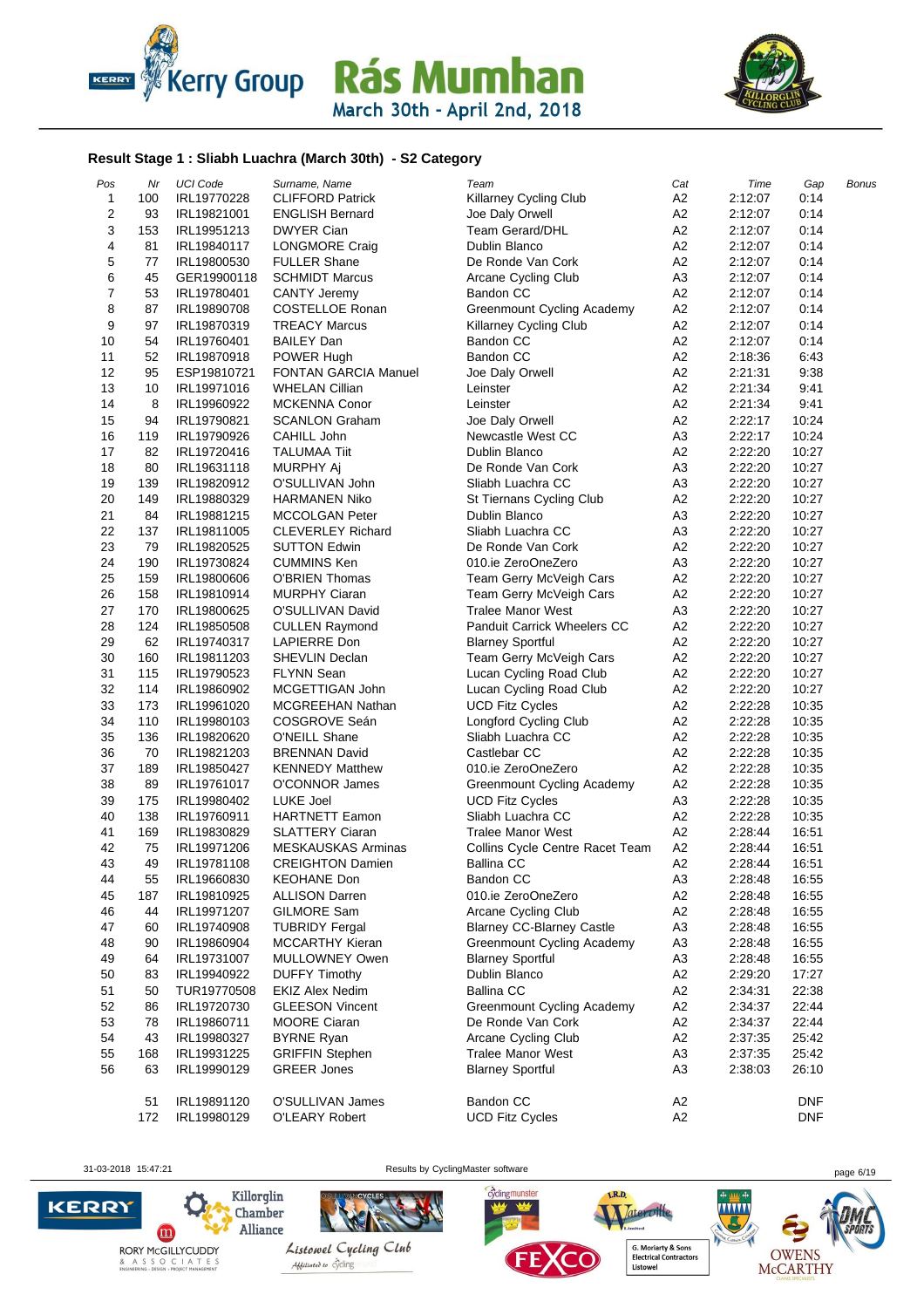



| Pos | Nr  | UCI Code    | Surname, Name         | Team                           | Cat | Time | Gan        | Bonus |
|-----|-----|-------------|-----------------------|--------------------------------|-----|------|------------|-------|
|     | 85  | IRL19720518 | <b>DOWLING Marcus</b> | Dublin Blanco                  | A3  |      | <b>DNS</b> |       |
|     | 182 | IRL19790105 | O'CALLAGHAN Jason     | <b>Westport Covey Wheelers</b> | A2  |      | <b>DNS</b> |       |
|     | 185 | IRL19860219 | MORAN Joe             | <b>Westport Covey Wheelers</b> | A3  |      | <b>DNS</b> |       |

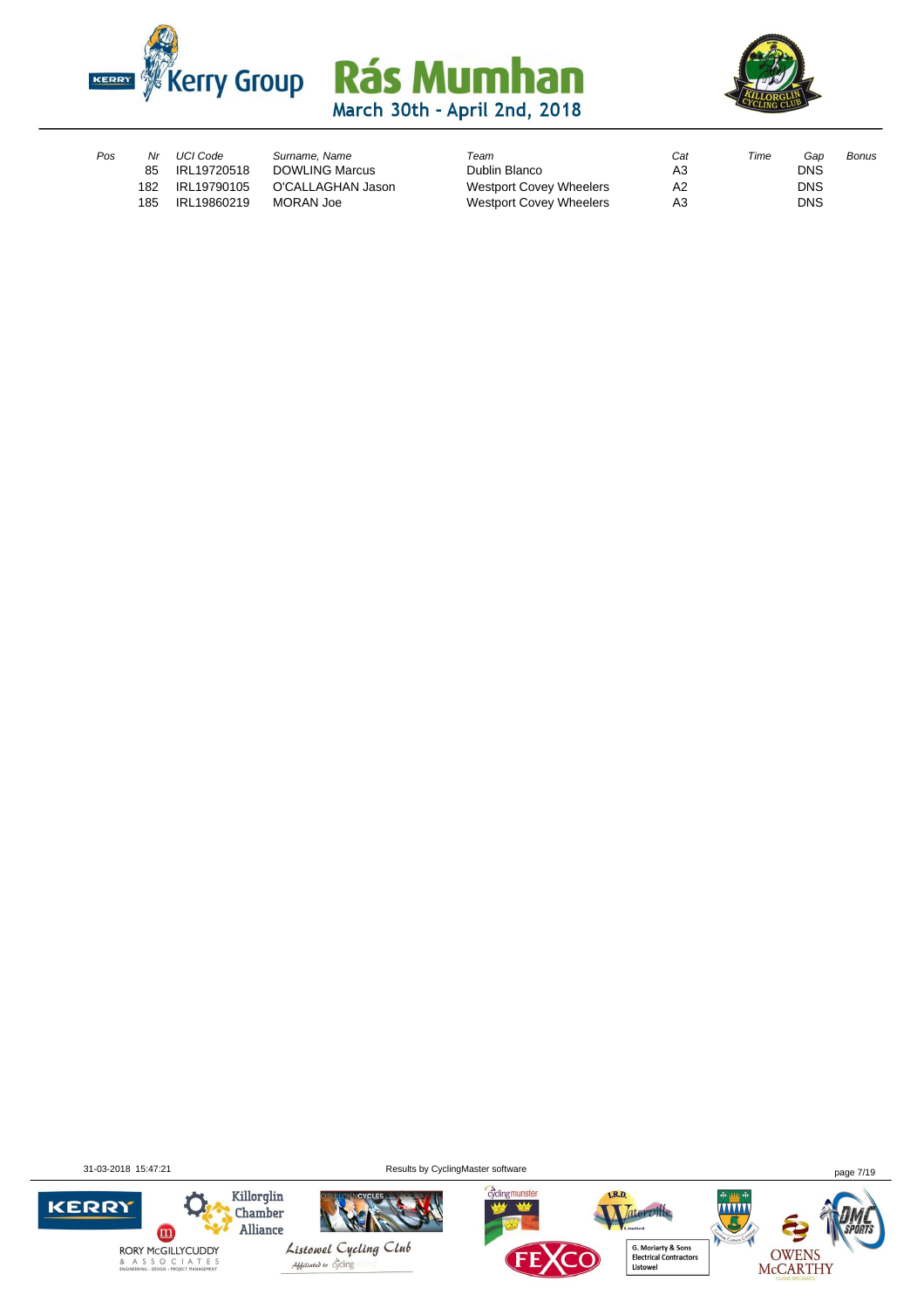



### **Individual Classification by Time after Stage 1 : Sliabh Luachra (March 30th)**

| Pos            | Nr  | <b>UCI Code</b> | Surname, Name               | Team                                   | Cat            | Time    | Gap  | <b>Bonus</b> |
|----------------|-----|-----------------|-----------------------------|----------------------------------------|----------------|---------|------|--------------|
| 1              | 29  | GBR19940104     | <b>LUHRS Alex</b>           | Ribble Pro Cycling                     | A1             | 2:11:48 |      | 5"           |
| 2              | 14  | GBR19940304     | <b>ATKINS Toby</b>          | Active Edge Race Team                  | A1             | 2:11:50 | 0:02 | 3"           |
| 3              | 163 | IRL19930216     | <b>HENNEBRY Conor</b>       | Viner/Caremark/Pactimo                 | A1             | 2:11:53 | 0:05 | 1"           |
| 4              | 17  | GBR19940331     | <b>VICKERS Kirk</b>         | Rhino Velo Race Team                   | A1             | 2:11:54 | 0:06 |              |
| 5              | 162 | ITA19930904     | CIGALA Matteo               | Viner/Caremark/Pactimo                 | A <sub>1</sub> | 2:12:07 | 0:19 |              |
| 6              | 6   | IRL19960924     | <b>RYAN Fintan</b>          | Leinster                               | A1             | 2:12:07 |      |              |
| $\overline{7}$ | 5   | IRL19990212     | <b>CORKERY Dillon</b>       | Team Ireland Development Squad         | A <sub>1</sub> | 2:12:07 |      |              |
| 8              | 37  | NED19971022     | RIJK Dorus de               | West Frisia                            | A1             | 2:12:07 |      |              |
| 9              | 4   | IRL19980208     | <b>MCCANN Conor</b>         | Team Ireland Development Squad         | A <sub>1</sub> | 2:12:07 |      |              |
| 10             | 165 | IRL19870311     | MCLAUGHLIN Ronan            | Viner/Caremark/Pactimo                 | A1             | 2:12:07 |      |              |
| 11             | 171 | IRL19970920     | <b>MURNANE Conor</b>        | <b>UCD Fitz Cycles</b>                 | A1             | 2:12:07 |      |              |
| 12             | 176 | GBR19940424     | <b>CLARKE Matthew</b>       | Geraghty's-Cora Droma Rúisc            | A1             | 2:12:07 |      |              |
| 13             | 25  | GBR19930802     | <b>CARPENTER Lawrence</b>   | Surrey League Team                     | A1             | 2:12:07 |      |              |
| 14             |     | IRL19810214     |                             | <b>Tralee Manor West</b>               | A1             | 2:12:07 |      |              |
|                | 166 |                 | <b>MOYNIHAN Cathal</b>      |                                        |                |         |      |              |
| 15             | 38  | NED19941223     | OTTENBROS Joury             | West Frisia                            | A <sub>1</sub> | 2:12:07 |      |              |
| 16             | 30  | GBR19890512     | <b>REES Jack</b>            | Ribble Pro Cycling                     | A1             | 2:12:07 |      |              |
| 17             | 164 | IRL19990119     | <b>SMITH Luke</b>           | Viner/Caremark/Pactimo                 | A <sub>1</sub> | 2:12:07 |      |              |
| 18             | 132 | IRL19800121     | O'FLYNN Ronan               | Scott - Orwell Wheelers                | A1             | 2:12:07 |      |              |
| 19             | 3   | IRL19971107     | <b>TRULOCK Dermot</b>       | Team Ireland Development Squad         | $A+$           | 2:12:07 |      |              |
| 20             | 2   | IRL19970203     | MCDUNPHY Conn               | Team Ireland Development Squad         | A+             | 2:12:07 |      |              |
| 21             | 126 | IRL19940316     | <b>REA Craig</b>            | Planetx/Carnac                         | A1             | 2:12:07 |      |              |
| 22             | 21  | GBR19750325     | <b>MCNAMARA Chris</b>       | Surrey League Team                     | A1             | 2:12:07 |      |              |
| 23             | 56  | IRL19870210     | O'CONNELL Eoin              | <b>Blarney CC-Blarney Castle</b>       | A1             | 2:12:07 |      |              |
| 24             | 181 | IRL19810608     | <b>MEANEY Richard</b>       | Westport Covey Wheelers                | A <sub>1</sub> | 2:12:07 |      |              |
| 25             | 98  | IRL19790523     | BROSNAN John                | Killarney Cycling Club                 | A1             | 2:12:07 |      |              |
| 26             | 101 | IRL19800420     | <b>COUGHLAN David</b>       | Killarney Park Hotel                   | A1             | 2:12:07 |      |              |
| 27             | 100 | IRL19770228     | <b>CLIFFORD Patrick</b>     | Killarney Cycling Club                 | A2             | 2:12:07 |      |              |
| 28             | 144 | IRL19740114     | DOYLE Anthony               | Strata3-Velorevolution Cycling Team A1 |                | 2:12:07 |      |              |
| 29             | 93  | IRL19821001     | <b>ENGLISH Bernard</b>      | Joe Daly Orwell                        | A2             | 2:12:07 |      |              |
| 30             | 19  | GBR19830125     | POOK Chris                  | Rhino Velo Race Team                   | A1             | 2:12:07 |      |              |
| 31             | 153 | IRL19951213     | <b>DWYER Cian</b>           | Team Gerard/DHL                        | A <sub>2</sub> | 2:12:07 |      |              |
| 32             | 34  | GBR19890221     | <b>HARRIS Joe</b>           | Zero BC                                | A1             | 2:12:07 |      |              |
| 33             | 69  | IRL19960122     | <b>BRODY David</b>          | Castlebar CC                           | A1             | 2:12:07 |      |              |
| 34             | 22  | GBR19880716     | <b>BOYMAN James</b>         | Surrey League Team                     | A <sub>1</sub> | 2:12:07 |      |              |
| 35             | 140 | IRL19740718     | <b>MORIARTY Eugene T</b>    | Sliabh Luachra CC                      | A <sub>1</sub> | 2:12:07 |      |              |
| 36             | 142 |                 | <b>LAVERY Philip</b>        |                                        |                | 2:12:07 |      |              |
|                |     | IRL19900817     |                             | Strata3-Velorevolution Cycling Team A1 |                |         |      |              |
| 37             | 104 | IRL19830920     | <b>NORTON Paul</b>          | Killarney Park Hotel                   | A1             | 2:12:07 |      |              |
| 38             | 152 | IRL19980703     | <b>YOUNG Reece</b>          | Team Gerard/DHL                        | A1             | 2:12:07 |      |              |
| 39             | 81  | IRL19840117     | <b>LONGMORE Craig</b>       | Dublin Blanco                          | A <sub>2</sub> | 2:12:07 |      |              |
| 40             | 36  | NED19971201     | <b>GROOT Tim</b>            | West Frisia                            | A1             | 2:12:07 |      |              |
| 41             | 178 | GBR19940109     | <b>JOBBER James</b>         | Geraghty's-Cora Droma Rúisc            | A1             | 2:12:07 |      |              |
| 42             | 122 | IRL19830823     | <b>KEARNS Daryl</b>         | <b>Panduit Carrick Wheelers CC</b>     | A <sub>1</sub> | 2:12:07 |      |              |
| 43             | 174 | GRE19980714     | <b>KYRIAKIDIS Ioannis</b>   | <b>UCD Fitz Cycles</b>                 | A1             | 2:12:07 |      |              |
| 44             | 12  | GBR19971001     | <b>KIRBY Laurence</b>       | Active Edge Race Team                  | A <sub>1</sub> | 2:12:07 |      |              |
| 45             | 1   | IRL19940308     | MCKENNA Sean                | Team Ireland Development Squad         | A+             | 2:12:07 |      |              |
| 46             | 111 | IRL19930906     | <b>CAMPBELL GROGAN Ross</b> | Lucan Cycling Road Club                | A1             | 2:12:07 |      |              |
| 47             | 77  | IRL19800530     | <b>FULLER Shane</b>         | De Ronde Van Cork                      | A <sub>2</sub> | 2:12:07 |      |              |
| 48             | 45  | GER19900118     | <b>SCHMIDT Marcus</b>       | Arcane Cycling Club                    | ΑЗ             | 2:12:07 |      |              |
| 49             | 116 | IRL19800730     | <b>KENNEDY Paul</b>         | Newcastle West CC                      | A1             | 2:12:07 |      |              |
| 50             | 147 | IRL19810703     | <b>GREALLY Adam</b>         | St Tiernans Cycling Club               | Α1             | 2:12:07 |      |              |
| 51             | 102 | IRL19920418     | RYAN Simon                  | Killarney Park Hotel                   | Α1             | 2:12:07 |      |              |
| 52             | 128 | IRL19981227     | <b>KEARNEY Aaron</b>        | Planetx/Carnac                         | A1             | 2:12:07 |      |              |
| 53             | 40  | NED19890130     | <b>BEEN Wouter</b>          | <b>West Frisia</b>                     | A1             | 2:12:07 |      |              |
| 54             | 91  | IRL19770508     | <b>GEARY Bryan</b>          | Joe Daly Orwell                        | A1             | 2:12:07 |      |              |
| 55             | 46  | IRL19871208     | <b>CLARKE Patrick</b>       | <b>Ballina CC</b>                      | A1             | 2:12:07 |      |              |
| 56             | 183 | IRL19800606     | <b>MCGREEVY James</b>       | <b>Westport Covey Wheelers</b>         | A1             | 2:12:07 |      |              |
| 57             | 167 |                 | DALY Cormac                 | <b>Tralee Manor West</b>               |                | 2:12:07 |      |              |
|                |     | IRL19960317     |                             |                                        | A1             |         |      |              |
| 58             | 67  | IRL19910129     | PRENDERGAST Charles         | Castlebar CC                           | A1             | 2:12:07 |      |              |
| 59             | 20  | GBR19951109     | <b>FERGUSON Callum</b>      | Rhino Velo Race Team                   | A1             | 2:12:07 |      |              |
| 60             | 16  | GBR19850917     | <b>GARTHWAITE Matthew</b>   | Rhino Velo Race Team                   | A1             | 2:12:07 |      |              |

31-03-2018 15:47:21 Results by CyclingMaster software page 8/19



 $\mathbf{m}$ RORY MCGILLYCUDDY & A S S O C I A T E S<br>ENGINEERING - DESIGN - PROJECT MANAGEMENT

Killorglin

Chamber Alliance



Abbiliated to cycling

cyclingmunster



LR.D.

G. Moriarty & Sons<br>Electrical Contractors<br>Listowel

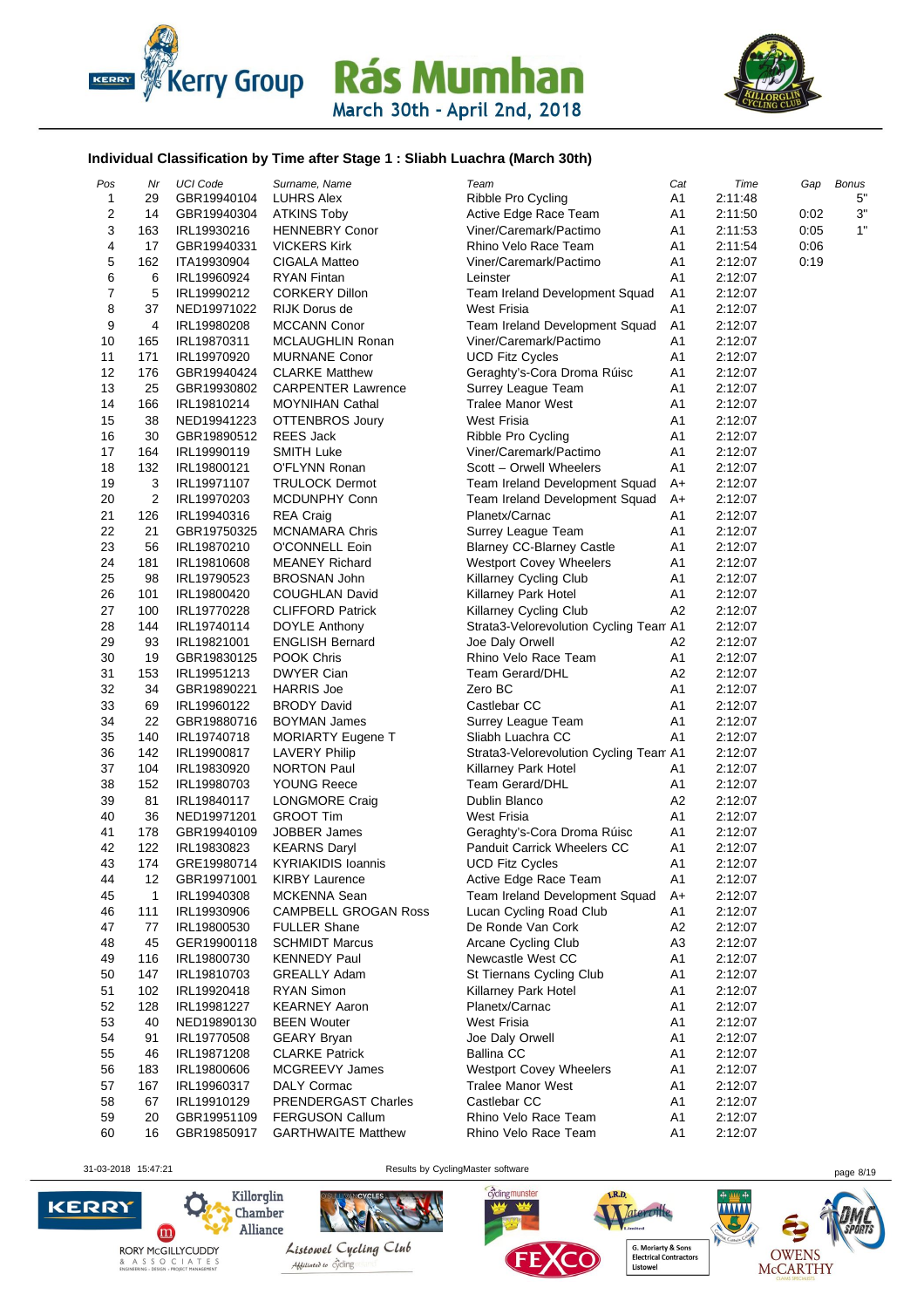



| Pos | Nr  | <b>UCI Code</b> | Surname, Name               | Team                                   | Cat            | Time    | Gap   | <b>Bonus</b> |
|-----|-----|-----------------|-----------------------------|----------------------------------------|----------------|---------|-------|--------------|
| 61  | 155 | IRL19970310     | SUTCLIFFE Cian              | Team Gerard/DHL                        | A1             | 2:12:07 |       |              |
| 62  | 123 | IRL19971021     | <b>SPARROW Matthew</b>      | <b>Panduit Carrick Wheelers CC</b>     | A <sub>1</sub> | 2:12:07 |       |              |
| 63  | 53  | IRL19780401     | <b>CANTY Jeremy</b>         | Bandon CC                              | A2             | 2:12:07 |       |              |
| 64  | 143 | IRL19890425     | DAVENPORT James             | Strata3-Velorevolution Cycling Team A1 |                | 2:12:07 |       |              |
| 65  | 145 | IRL19850702     | <b>MURRAY Stephen</b>       | Strata3-Velorevolution Cycling Team A1 |                | 2:12:07 |       |              |
| 66  | 113 | IRL19790719     | <b>KILLEEN Ronan</b>        | Lucan Cycling Road Club                | A1             | 2:12:07 |       |              |
| 67  | 125 | IRL19760525     | <b>HODGE John</b>           | Panduit Carrick Wheelers CC            | A1             | 2:12:07 |       |              |
| 68  | 57  | IRL19840905     | SHEAHAN Colm                | <b>Blarney CC-Blarney Castle</b>       | A <sub>1</sub> | 2:12:07 |       |              |
| 69  | 18  | GBR19960515     | <b>HAYWARD Oliver</b>       | Rhino Velo Race Team                   | A <sub>1</sub> | 2:12:07 |       |              |
| 70  | 87  | IRL19890708     | <b>COSTELLOE Ronan</b>      | Greenmount Cycling Academy             | A <sub>2</sub> | 2:12:07 |       |              |
| 71  | 35  | GBR19900706     | <b>KENNEALLY Ben</b>        | Zero BC                                | A1             | 2:12:07 |       |              |
| 72  | 161 | IRL19820407     | LACEY Seán                  | Viner/Caremark/Pactimo                 | A <sub>1</sub> | 2:12:07 |       |              |
| 73  | 151 | IRL19840213     | O'BRIEN Paidi               | Team Gerard/DHL                        | A <sub>1</sub> | 2:12:07 |       |              |
| 74  | 97  | IRL19870319     | <b>TREACY Marcus</b>        | Killarney Cycling Club                 | A <sub>2</sub> | 2:12:07 |       |              |
| 75  | 121 | IRL19961003     | <b>BLANCHFIELD Jamie</b>    | Panduit Carrick Wheelers CC            | A <sub>1</sub> | 2:12:07 |       |              |
| 76  | 47  | IRL19730509     | <b>MCCORMACK Gareth</b>     | Ballina CC                             | A <sub>1</sub> | 2:12:07 |       |              |
| 77  | 32  | POL19810102     | <b>BIEL Patryk</b>          | Zero BC                                | A1             | 2:12:07 |       |              |
| 78  | 105 | IRL19821126     | QUIGLEY Mark                | Killarney Park Hotel                   | A <sub>1</sub> | 2:12:07 |       |              |
| 79  | 99  | IRL19961113     | <b>KISSANE Conor</b>        | Killarney Cycling Club                 | A1             | 2:12:07 |       |              |
| 80  | 54  | IRL19760401     | <b>BAILEY Dan</b>           | Bandon CC                              | A <sub>2</sub> | 2:12:07 |       |              |
| 81  | 31  | GBR19780417     | <b>ELCOCK Paul</b>          | Zero BC                                | A1             | 2:12:07 |       |              |
| 82  | 107 | IRL19851112     | <b>QUINN Shane</b>          | Longford Cycling Club                  | A <sub>1</sub> | 2:12:07 |       |              |
| 83  | 7   | IRL19840913     | <b>REILLY Christopher</b>   | Leinster                               | A <sub>1</sub> | 2:12:07 |       |              |
| 84  | 141 | IRL19780417     | FITZGERALD Michael          | Strata3-Velorevolution Cycling Team A1 |                | 2:12:26 | 0:38  |              |
| 85  | 96  | IRL19860814     | <b>MAES Richard</b>         | Killarney Cycling Club                 | A1             | 2:13:07 | 1:19  |              |
| 86  | 24  | GBR19930324     | <b>LATIMER Henry</b>        | Surrey League Team                     | A1             | 2:18:36 | 6:48  |              |
| 87  | 148 | IRL19830703     | O'REGAN John                | St Tiernans Cycling Club               | A <sub>1</sub> | 2:18:36 |       |              |
| 88  | 15  | GBR19940915     | <b>BOWERING Thomas</b>      | Active Edge Race Team                  | A <sub>1</sub> | 2:18:36 |       |              |
| 89  | 33  | GBR19931218     | <b>WILDE Andrew</b>         | Zero BC                                | A1             | 2:18:36 |       |              |
| 90  | 52  | IRL19870918     | POWER Hugh                  | <b>Bandon CC</b>                       | A <sub>2</sub> | 2:18:36 |       |              |
| 91  | 95  | ESP19810721     | <b>FONTAN GARCIA Manuel</b> | Joe Daly Orwell                        | A <sub>2</sub> | 2:21:31 | 9:43  |              |
| 92  | 177 | GBR19860619     | <b>EWING Michael</b>        | Geraghty's-Cora Droma Rúisc            | A <sub>1</sub> | 2:21:31 |       |              |
| 93  | 133 | IRL19900612     | <b>STEVENS Freddie</b>      | Scott - Orwell Wheelers                | A <sub>1</sub> | 2:21:34 | 9:46  |              |
| 94  | 74  | IRL19781217     | <b>BROWNE Mike</b>          | Collins Cycle Centre Racet Team        | A <sub>1</sub> | 2:21:34 |       |              |
| 95  | 180 | IRL19870304     | MACAODHA Nigel              | Geraghty's-Cora Droma Rúisc            | A <sub>1</sub> | 2:21:34 |       |              |
| 96  | 10  | IRL19971016     | <b>WHELAN Cillian</b>       | Leinster                               | A <sub>2</sub> | 2:21:34 |       |              |
| 97  | 8   | IRL19960922     | <b>MCKENNA Conor</b>        | Leinster                               | A <sub>2</sub> | 2:21:34 |       |              |
| 98  | 92  | IRL19790725     | <b>CONNORS Odhran</b>       | Joe Daly Orwell                        | A <sub>1</sub> | 2:21:34 |       |              |
| 99  | 28  | GBR19920930     | <b>JONES Richard</b>        | Ribble Pro Cycling                     | A1             | 2:21:37 | 9:49  |              |
| 100 | 26  | GBR19990922     | <b>CORBETT William</b>      | Ribble Pro Cycling                     | A1             | 2:21:37 |       |              |
| 101 | 61  | IRL19790802     | <b>CREAN Kieran</b>         | <b>Blarney Sportful</b>                | A <sub>1</sub> | 2:21:41 | 9:53  |              |
| 102 | 154 | IRL19971112     | MOORE Sean                  | Team Gerard/DHL                        | A1             | 2:21:41 |       |              |
| 103 | 127 | IRL19950603     | HAHESSY Seán                | Planetx/Carnac                         | A1             | 2:21:43 | 9:55  |              |
| 104 | 117 | IRL19821016     | <b>COLEMAN Bobby</b>        | Newcastle West CC                      | A1             | 2:22:17 | 10:29 |              |
| 105 | 135 | IRL19770907     | <b>HUDSON Neal</b>          | Scott - Orwell Wheelers                | A <sub>1</sub> | 2:22:17 |       |              |
| 106 | 73  | IRL19760407     | COLLINS P J                 | Collins Cycle Centre Racet Team        | A <sub>1</sub> | 2:22:17 |       |              |
| 107 | 94  | IRL19790821     | <b>SCANLON Graham</b>       | Joe Daly Orwell                        | A <sub>2</sub> | 2:22:17 |       |              |
| 108 | 119 | IRL19790926     | CAHILL John                 | Newcastle West CC                      | A <sub>3</sub> | 2:22:17 |       |              |
| 109 | 68  | IRL19710307     | <b>COYLE Christopher</b>    | Castlebar CC                           | A1             | 2:22:17 |       |              |
| 110 | 82  | IRL19720416     | <b>TALUMAA Tiit</b>         | Dublin Blanco                          | A <sub>2</sub> | 2:22:20 | 10:32 |              |
| 111 | 72  | IRL19830829     | <b>BRENNAN Edward</b>       | Collins Cycle Centre Racet Team        | A <sub>1</sub> | 2:22:20 |       |              |
| 112 | 118 | IRL19941115     | O'BRIEN Aaron               | Newcastle West CC                      | A <sub>1</sub> | 2:22:20 |       |              |
| 113 | 80  | IRL19631118     | MURPHY Aj                   | De Ronde Van Cork                      | A <sub>3</sub> | 2:22:20 |       |              |
| 114 | 139 | IRL19820912     | O'SULLIVAN John             | Sliabh Luachra CC                      | A <sub>3</sub> | 2:22:20 |       |              |
| 115 | 23  | GBR19990523     | <b>HILL Joe</b>             | Surrey League Team                     | A1             | 2:22:20 |       |              |
| 116 | 149 | IRL19880329     | <b>HARMANEN Niko</b>        | St Tiernans Cycling Club               | A2             | 2:22:20 |       |              |
| 117 | 146 | IRL19830422     | <b>QUINN James</b>          | St Tiernans Cycling Club               | A1             | 2:22:20 |       |              |
| 118 | 84  | IRL19881215     | <b>MCCOLGAN Peter</b>       | Dublin Blanco                          | A <sub>3</sub> | 2:22:20 |       |              |
| 119 | 137 | IRL19811005     | <b>CLEVERLEY Richard</b>    | Sliabh Luachra CC                      | A3             | 2:22:20 |       |              |
| 120 | 48  | IRL19810729     | PIETERSE Elmer              | <b>Ballina CC</b>                      | A1             | 2:22:20 |       |              |
| 121 | 108 | IRL19871101     | <b>CASSERLY David</b>       | Longford Cycling Club                  | A <sub>1</sub> | 2:22:20 |       |              |
| 122 | 79  | IRL19820525     | <b>SUTTON Edwin</b>         | De Ronde Van Cork                      | A <sub>2</sub> | 2:22:20 |       |              |
|     |     |                 |                             |                                        |                |         |       |              |

31-03-2018 15:47:21 Results by CyclingMaster software page 9/19





Listowel Cycling Club Abbuilded to cycling

cyclingmunster

Materoille imited G. Moriarty & Sons<br>Electrical Contractors<br>Listowel

LR.D.

**WWW** OWENS<br>McCARTHY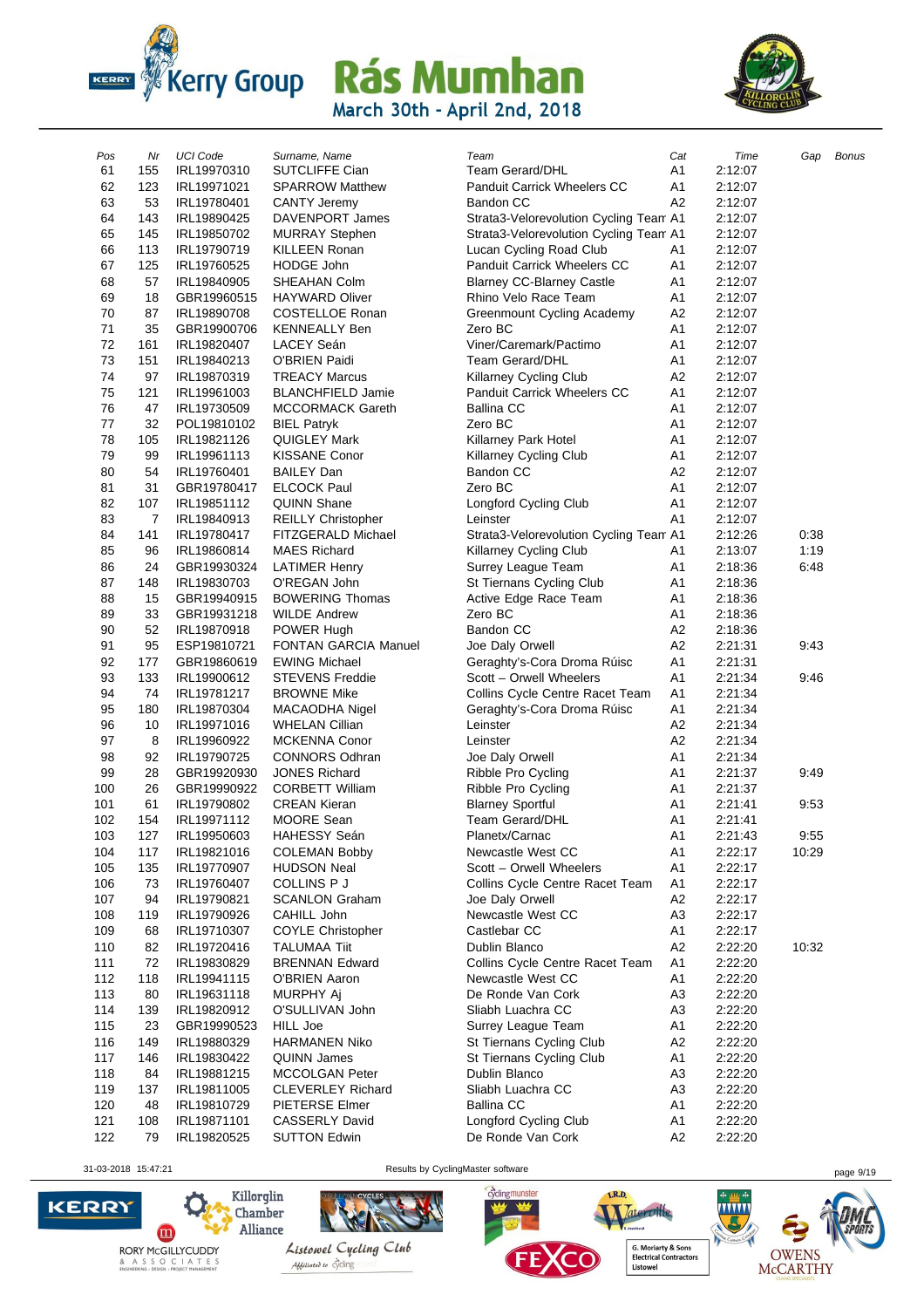



| Pos | Nr  | <b>UCI Code</b> | Surname, Name            | Team                               | Cat            | Time    | Gap   | <b>Bonus</b> |
|-----|-----|-----------------|--------------------------|------------------------------------|----------------|---------|-------|--------------|
| 123 | 190 | IRL19730824     | <b>CUMMINS Ken</b>       | 010.ie ZeroOneZero                 | A3             | 2:22:20 |       |              |
| 124 | 159 | IRL19800606     | O'BRIEN Thomas           | Team Gerry McVeigh Cars            | А2             | 2:22:20 |       |              |
| 125 | 158 | IRL19810914     | <b>MURPHY Ciaran</b>     | Team Gerry McVeigh Cars            | A <sub>2</sub> | 2:22:20 |       |              |
| 126 | 170 | IRL19800625     | O'SULLIVAN David         | <b>Tralee Manor West</b>           | A <sub>3</sub> | 2:22:20 |       |              |
| 127 | 41  | IRL19980702     | <b>GRENNELL Andre</b>    | <b>Arcane Cycling Club</b>         | A1             | 2:22:20 |       |              |
| 128 | 124 | IRL19850508     | <b>CULLEN Raymond</b>    | <b>Panduit Carrick Wheelers CC</b> | A <sub>2</sub> | 2:22:20 |       |              |
| 129 | 62  | IRL19740317     | LAPIERRE Don             | <b>Blarney Sportful</b>            | A <sub>2</sub> | 2:22:20 |       |              |
| 130 | 160 | IRL19811203     | <b>SHEVLIN Declan</b>    | Team Gerry McVeigh Cars            | A2             | 2:22:20 |       |              |
| 131 | 115 | IRL19790523     | <b>FLYNN Sean</b>        | Lucan Cycling Road Club            | A2             | 2:22:20 |       |              |
| 132 | 114 | IRL19860902     | MCGETTIGAN John          | Lucan Cycling Road Club            | A2             | 2:22:20 |       |              |
| 133 | 88  | IRL19810419     | <b>KIRBY Adrian</b>      | Greenmount Cycling Academy         | A1             | 2:22:20 |       |              |
| 134 | 106 | IRL19820503     | <b>COX Stuart</b>        | Longford Cycling Club              | A1             | 2:22:20 |       |              |
| 135 | 76  | IRL19770105     | AHERNE John              | De Ronde Van Cork                  | A1             | 2:22:27 | 10:39 |              |
| 136 | 173 | IRL19961020     | MCGREEHAN Nathan         | <b>UCD Fitz Cycles</b>             | A <sub>2</sub> | 2:22:28 | 10:40 |              |
| 137 | 110 | IRL19980103     | COSGROVE Seán            | Longford Cycling Club              | A2             | 2:22:28 |       |              |
| 138 | 129 | IRL19760711     | <b>FOX Keith</b>         | Planetx/Carnac                     | A1             | 2:22:28 |       |              |
| 139 | 136 | IRL19820620     | O'NEILL Shane            | Sliabh Luachra CC                  | А2             | 2:22:28 |       |              |
| 140 | 70  | IRL19821203     | <b>BRENNAN David</b>     | Castlebar CC                       | A2             | 2:22:28 |       |              |
| 141 | 157 | IRL19810622     | <b>MCCULLAGH Matthew</b> | Team Gerry McVeigh Cars            | A1             | 2:22:28 |       |              |
| 142 | 65  | IRL19850613     | <b>CROWLEY Michael</b>   | <b>Blarney Sportful</b>            | A1             | 2:22:28 |       |              |
| 143 | 189 | IRL19850427     | <b>KENNEDY Matthew</b>   | 010.ie ZeroOneZero                 | A2             | 2:22:28 |       |              |
| 144 | 89  | IRL19761017     | O'CONNOR James           | Greenmount Cycling Academy         | A2             | 2:22:28 |       |              |
| 145 | 175 | IRL19980402     | LUKE Joel                | <b>UCD Fitz Cycles</b>             | A <sub>3</sub> | 2:22:28 |       |              |
| 146 | 138 | IRL19760911     | <b>HARTNETT Eamon</b>    | Sliabh Luachra CC                  | A <sub>2</sub> | 2:22:28 |       |              |
| 147 | 188 | IRL19921207     | <b>BRESNAN Daniel</b>    | 010.ie ZeroOneZero                 | A1             | 2:22:28 |       |              |
| 148 | 9   | IRL19990628     | CALDWELL Jack            | Leinster                           | A1             | 2:22:28 |       |              |
| 149 | 156 | IRL19900331     | CAWLEY Alan              | Team Gerry McVeigh Cars            | Α1             | 2:23:17 | 11:29 |              |
| 150 | 169 | IRL19830829     | <b>SLATTERY Ciaran</b>   | <b>Tralee Manor West</b>           | A2             | 2:28:44 | 16:56 |              |
| 151 | 75  | IRL19971206     | MESKAUSKAS Arminas       | Collins Cycle Centre Racet Team    | A2             | 2:28:44 |       |              |
| 152 | 134 | IRL19880319     | <b>AHERN Eoin</b>        | Scott - Orwell Wheelers            | A1             | 2:28:44 |       |              |
| 153 | 112 | IRL19760705     | <b>KEOGH Andrew</b>      | Lucan Cycling Road Club            | A1             | 2:28:44 |       |              |
| 154 | 49  | IRL19781108     | <b>CREIGHTON Damien</b>  | <b>Ballina CC</b>                  | A2             | 2:28:44 |       |              |
| 155 | 120 | IRL19750314     | O'DWYER Senan            | Newcastle West CC                  | A1             | 2:28:48 | 17:00 |              |
| 156 | 55  | IRL19660830     | <b>KEOHANE Don</b>       | Bandon CC                          | A <sub>3</sub> | 2:28:48 |       |              |
| 157 | 59  | IRL19890420     | <b>MCCARTHY Michael</b>  | <b>Blarney CC-Blarney Castle</b>   | A1             | 2:28:48 |       |              |
| 158 | 103 | IRL19860328     | <b>LUCEY Michael</b>     | Killarney Park Hotel               | A1             | 2:28:48 |       |              |
| 159 | 42  | IRL19930104     | <b>ZAIDAN Darragh</b>    | Arcane Cycling Club                | Α1             | 2:28:48 |       |              |
| 160 | 187 | IRL19810925     | <b>ALLISON Darren</b>    | 010.ie ZeroOneZero                 | A <sub>2</sub> | 2:28:48 |       |              |
| 161 | 44  | IRL19971207     | GILMORE Sam              | Arcane Cycling Club                | A2             | 2:28:48 |       |              |
| 162 | 60  | IRL19740908     | <b>TUBRIDY Fergal</b>    | <b>Blarney CC-Blarney Castle</b>   | A <sub>3</sub> | 2:28:48 |       |              |
| 163 | 90  | IRL19860904     | MCCARTHY Kieran          | Greenmount Cycling Academy         | A <sub>3</sub> | 2:28:48 |       |              |
| 164 | 64  | IRL19731007     | MULLOWNEY Owen           | <b>Blarney Sportful</b>            | A3             | 2:28:48 |       |              |
| 165 | 39  | NED19900117     | <b>SWEERING Harry</b>    | West Frisia                        | A1             | 2:29:07 | 17:19 |              |
| 166 | 83  | IRL19940922     | <b>DUFFY Timothy</b>     | Dublin Blanco                      | A2             | 2:29:20 | 17:32 |              |
| 167 | 50  | TUR19770508     | <b>EKIZ Alex Nedim</b>   | <b>Ballina CC</b>                  | A <sub>2</sub> | 2:34:31 | 22:43 |              |
| 168 | 86  | IRL19720730     | <b>GLEESON Vincent</b>   | <b>Greenmount Cycling Academy</b>  | A2             | 2:34:37 | 22:49 |              |
| 169 | 78  | IRL19860711     | <b>MOORE Ciaran</b>      | De Ronde Van Cork                  | A2             | 2:34:37 |       |              |
| 170 | 150 | IRL19870830     | <b>REGAN Kieran</b>      | St Tiernans Cycling Club           | A1             | 2:34:44 | 22:56 |              |
| 171 | 27  | GBR19940911     | <b>HEWETT David</b>      | Ribble Pro Cycling                 | A1             | 2:34:44 |       |              |
| 172 | 179 | GBR19980715     | <b>LORD Louis</b>        | Geraghty's-Cora Droma Rúisc        | A1             | 2:36:59 | 25:11 |              |
| 173 | 43  | IRL19980327     | <b>BYRNE Ryan</b>        | Arcane Cycling Club                | A <sub>2</sub> | 2:37:35 | 25:47 |              |
| 174 | 168 | IRL19931225     | <b>GRIFFIN Stephen</b>   | <b>Tralee Manor West</b>           | A3             | 2:37:35 |       |              |
| 175 | 63  | IRL19990129     | <b>GREER Jones</b>       | <b>Blarney Sportful</b>            | A <sub>3</sub> | 2:38:03 | 26:15 |              |
|     |     |                 |                          |                                    |                |         |       |              |

 $\mathbf{m}$ 

**KERRY** 

31-03-2018 15:47:21 Results by CyclingMaster software page 10/19







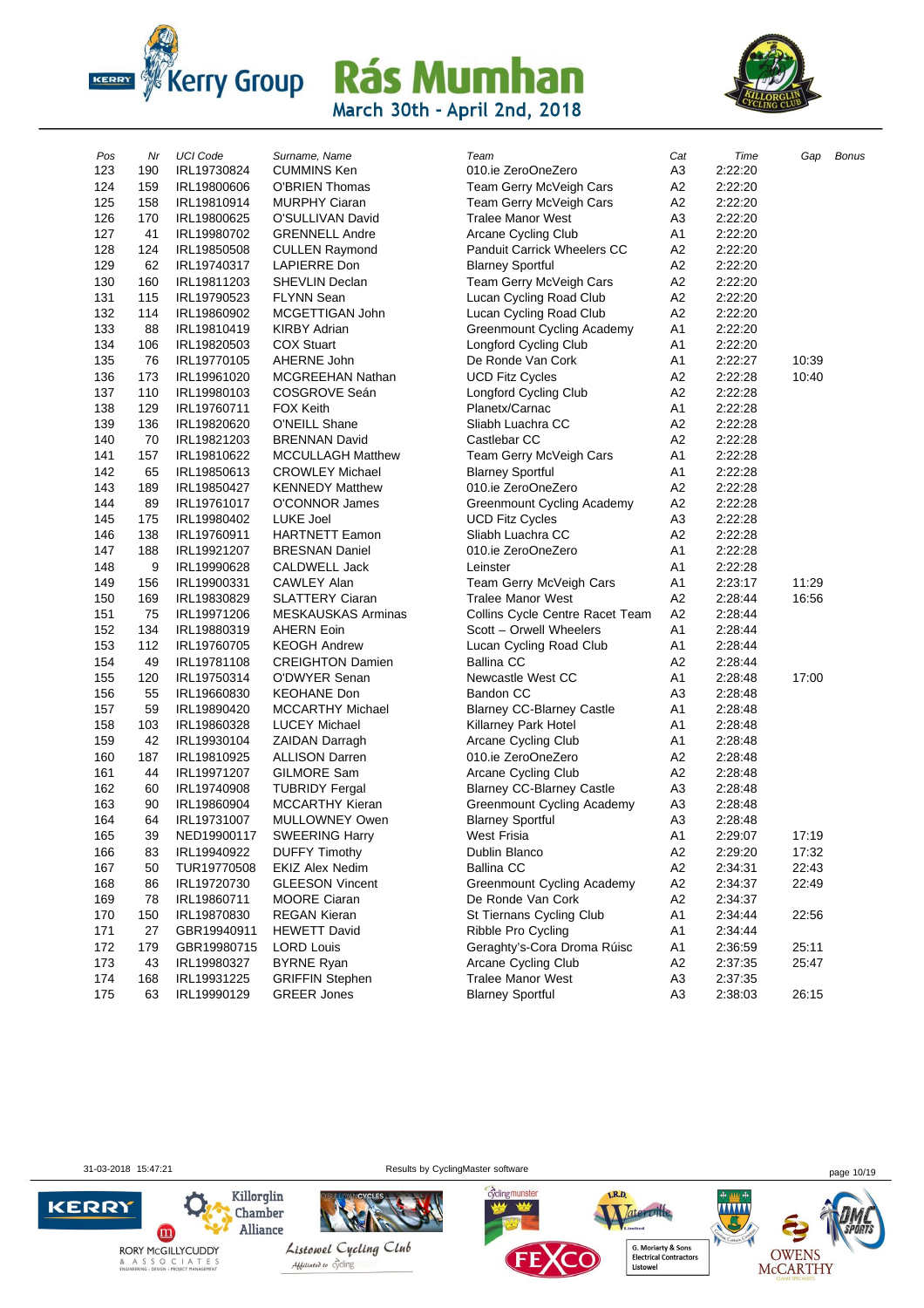



#### **Individual Classification by Time after Stage 1 : Sliabh Luachra (March 30th) - S2 Category**

| Pos              | Nr  | <b>UCI Code</b> | Surname, Name               | Team                               | Cat            | Time    | Gap   | <b>Bonus</b> |
|------------------|-----|-----------------|-----------------------------|------------------------------------|----------------|---------|-------|--------------|
| $\mathbf{1}$     | 100 | IRL19770228     | <b>CLIFFORD Patrick</b>     | Killarney Cycling Club             | А2             | 2:12:07 |       |              |
| $\overline{c}$   | 93  | IRL19821001     | <b>ENGLISH Bernard</b>      | Joe Daly Orwell                    | A <sub>2</sub> | 2:12:07 |       |              |
| 3                | 153 | IRL19951213     | <b>DWYER Cian</b>           | <b>Team Gerard/DHL</b>             | А2             | 2:12:07 |       |              |
| 4                | 81  | IRL19840117     | LONGMORE Craig              | Dublin Blanco                      | A <sub>2</sub> | 2:12:07 |       |              |
| 5                | 77  | IRL19800530     | <b>FULLER Shane</b>         | De Ronde Van Cork                  | A <sub>2</sub> | 2:12:07 |       |              |
| 6                | 45  | GER19900118     | <b>SCHMIDT Marcus</b>       | Arcane Cycling Club                | A <sub>3</sub> | 2:12:07 |       |              |
| $\boldsymbol{7}$ | 53  | IRL19780401     | <b>CANTY Jeremy</b>         | Bandon CC                          | A <sub>2</sub> | 2:12:07 |       |              |
| 8                | 87  | IRL19890708     | <b>COSTELLOE Ronan</b>      | Greenmount Cycling Academy         | A <sub>2</sub> | 2:12:07 |       |              |
| 9                | 97  | IRL19870319     | <b>TREACY Marcus</b>        | Killarney Cycling Club             | A <sub>2</sub> | 2:12:07 |       |              |
| 10               | 54  | IRL19760401     | <b>BAILEY Dan</b>           | Bandon CC                          | A2             | 2:12:07 |       |              |
| 11               | 52  | IRL19870918     | POWER Hugh                  | <b>Bandon CC</b>                   | A2             | 2:18:36 | 6:29  |              |
| 12               | 95  | ESP19810721     | <b>FONTAN GARCIA Manuel</b> | Joe Daly Orwell                    | A <sub>2</sub> | 2:21:31 | 9:24  |              |
| 13               | 10  | IRL19971016     | <b>WHELAN Cillian</b>       | Leinster                           | A <sub>2</sub> | 2:21:34 | 9:27  |              |
| 14               | 8   |                 | <b>MCKENNA Conor</b>        | Leinster                           | A2             | 2:21:34 |       |              |
| 15               | 94  | IRL19960922     |                             |                                    | A <sub>2</sub> | 2:22:17 | 10:10 |              |
|                  |     | IRL19790821     | <b>SCANLON Graham</b>       | Joe Daly Orwell                    |                |         |       |              |
| 16               | 119 | IRL19790926     | CAHILL John                 | Newcastle West CC                  | A3             | 2:22:17 |       |              |
| 17               | 82  | IRL19720416     | <b>TALUMAA Tiit</b>         | Dublin Blanco                      | A <sub>2</sub> | 2:22:20 | 10:13 |              |
| 18               | 80  | IRL19631118     | MURPHY Aj                   | De Ronde Van Cork                  | A <sub>3</sub> | 2:22:20 |       |              |
| 19               | 139 | IRL19820912     | O'SULLIVAN John             | Sliabh Luachra CC                  | A3             | 2:22:20 |       |              |
| 20               | 149 | IRL19880329     | <b>HARMANEN Niko</b>        | St Tiernans Cycling Club           | A <sub>2</sub> | 2:22:20 |       |              |
| 21               | 84  | IRL19881215     | <b>MCCOLGAN Peter</b>       | Dublin Blanco                      | A <sub>3</sub> | 2:22:20 |       |              |
| 22               | 137 | IRL19811005     | <b>CLEVERLEY Richard</b>    | Sliabh Luachra CC                  | A <sub>3</sub> | 2:22:20 |       |              |
| 23               | 79  | IRL19820525     | <b>SUTTON Edwin</b>         | De Ronde Van Cork                  | A2             | 2:22:20 |       |              |
| 24               | 190 | IRL19730824     | <b>CUMMINS Ken</b>          | 010.ie ZeroOneZero                 | A3             | 2:22:20 |       |              |
| 25               | 159 | IRL19800606     | O'BRIEN Thomas              | Team Gerry McVeigh Cars            | A <sub>2</sub> | 2:22:20 |       |              |
| 26               | 158 | IRL19810914     | <b>MURPHY Ciaran</b>        | Team Gerry McVeigh Cars            | A <sub>2</sub> | 2:22:20 |       |              |
| 27               | 170 | IRL19800625     | O'SULLIVAN David            | <b>Tralee Manor West</b>           | A <sub>3</sub> | 2:22:20 |       |              |
| 28               | 124 | IRL19850508     | <b>CULLEN Raymond</b>       | <b>Panduit Carrick Wheelers CC</b> | A2             | 2:22:20 |       |              |
| 29               | 62  | IRL19740317     | LAPIERRE Don                | <b>Blarney Sportful</b>            | A <sub>2</sub> | 2:22:20 |       |              |
| 30               | 160 | IRL19811203     | SHEVLIN Declan              | Team Gerry McVeigh Cars            | A <sub>2</sub> | 2:22:20 |       |              |
| 31               | 115 | IRL19790523     | <b>FLYNN Sean</b>           | Lucan Cycling Road Club            | A <sub>2</sub> | 2:22:20 |       |              |
| 32               | 114 | IRL19860902     | MCGETTIGAN John             | Lucan Cycling Road Club            | A <sub>2</sub> | 2:22:20 |       |              |
| 33               | 173 | IRL19961020     | MCGREEHAN Nathan            | <b>UCD Fitz Cycles</b>             | A2             | 2:22:28 | 10:21 |              |
| 34               | 110 | IRL19980103     | COSGROVE Seán               | Longford Cycling Club              | A <sub>2</sub> | 2:22:28 |       |              |
| 35               | 136 | IRL19820620     | O'NEILL Shane               | Sliabh Luachra CC                  | A <sub>2</sub> | 2:22:28 |       |              |
| 36               | 70  | IRL19821203     | <b>BRENNAN David</b>        | Castlebar CC                       | A <sub>2</sub> | 2:22:28 |       |              |
| 37               | 189 | IRL19850427     | <b>KENNEDY Matthew</b>      | 010.ie ZeroOneZero                 | A <sub>2</sub> | 2:22:28 |       |              |
| 38               | 89  | IRL19761017     | O'CONNOR James              | <b>Greenmount Cycling Academy</b>  | A <sub>2</sub> | 2:22:28 |       |              |
| 39               | 175 | IRL19980402     | <b>LUKE Joel</b>            | <b>UCD Fitz Cycles</b>             | A3             | 2:22:28 |       |              |
| 40               | 138 | IRL19760911     | <b>HARTNETT Eamon</b>       | Sliabh Luachra CC                  | A <sub>2</sub> | 2:22:28 |       |              |
| 41               | 169 | IRL19830829     | <b>SLATTERY Ciaran</b>      | <b>Tralee Manor West</b>           | A2             | 2:28:44 | 16:37 |              |
| 42               | 75  | IRL19971206     | <b>MESKAUSKAS Arminas</b>   | Collins Cycle Centre Racet Team    | A <sub>2</sub> | 2:28:44 |       |              |
| 43               | 49  | IRL19781108     | <b>CREIGHTON Damien</b>     | <b>Ballina CC</b>                  | A2             | 2:28:44 |       |              |
| 44               | 55  | IRL19660830     | <b>KEOHANE Don</b>          | Bandon CC                          | A <sub>3</sub> | 2:28:48 | 16:41 |              |
| 45               | 187 | IRL19810925     | <b>ALLISON Darren</b>       | 010.ie ZeroOneZero                 | A <sub>2</sub> | 2:28:48 |       |              |
| 46               | 44  | IRL19971207     | GILMORE Sam                 | Arcane Cycling Club                | A <sub>2</sub> | 2:28:48 |       |              |
| 47               | 60  | IRL19740908     | <b>TUBRIDY Fergal</b>       | <b>Blarney CC-Blarney Castle</b>   | A <sub>3</sub> | 2:28:48 |       |              |
| 48               | 90  | IRL19860904     | <b>MCCARTHY Kieran</b>      | <b>Greenmount Cycling Academy</b>  | A <sub>3</sub> | 2:28:48 |       |              |
| 49               | 64  | IRL19731007     | MULLOWNEY Owen              | <b>Blarney Sportful</b>            | A <sub>3</sub> | 2:28:48 |       |              |
| 50               | 83  | IRL19940922     | <b>DUFFY Timothy</b>        | Dublin Blanco                      | A <sub>2</sub> | 2:29:20 | 17:13 |              |
| 51               | 50  | TUR19770508     | <b>EKIZ Alex Nedim</b>      | <b>Ballina CC</b>                  | A <sub>2</sub> | 2:34:31 | 22:24 |              |
| 52               | 86  | IRL19720730     | <b>GLEESON Vincent</b>      | <b>Greenmount Cycling Academy</b>  | A2             | 2:34:37 | 22:30 |              |
| 53               | 78  | IRL19860711     | <b>MOORE Ciaran</b>         | De Ronde Van Cork                  | A <sub>2</sub> | 2:34:37 |       |              |
| 54               | 43  |                 |                             | Arcane Cycling Club                |                |         |       |              |
|                  |     | IRL19980327     | <b>BYRNE Ryan</b>           |                                    | A <sub>2</sub> | 2:37:35 | 25:28 |              |
| 55               | 168 | IRL19931225     | <b>GRIFFIN Stephen</b>      | <b>Tralee Manor West</b>           | A3             | 2:37:35 |       |              |
| 56               | 63  | IRL19990129     | <b>GREER Jones</b>          | <b>Blarney Sportful</b>            | A <sub>3</sub> | 2:38:03 | 25:56 |              |







cyclingmunster



LR.D.

OWENS<br>McCARTHY



Abbiliated to cycling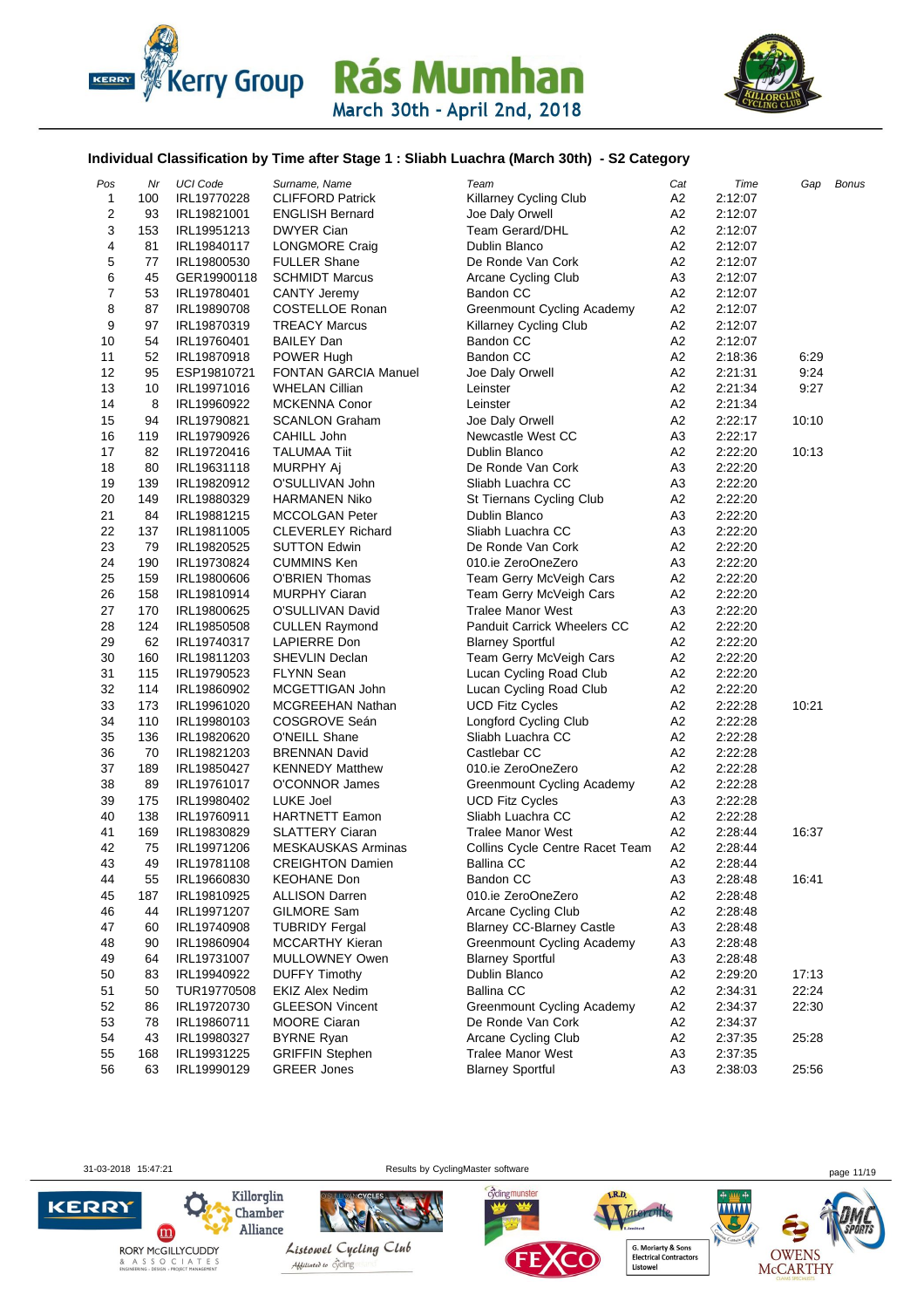



#### **Young Riders Result Stage 1 : Sliabh Luachra (March 30th)**

| Pos            | Nr             | <b>UCI Code</b> | Surname, Name             | Team                               | Time    | Gap        |
|----------------|----------------|-----------------|---------------------------|------------------------------------|---------|------------|
| $\mathbf{1}$   | 6              | IRL19960924     | <b>RYAN Fintan</b>        | Leinster                           | 2:12:07 | 0:14       |
| $\mathbf 2$    | 5              | IRL19990212     | <b>CORKERY Dillon</b>     | Team Ireland Development Squad     | 2:12:07 | 0:14       |
| 3              | 37             | NED19971022     | <b>RIJK Dorus de</b>      | <b>West Frisia</b>                 | 2:12:07 | 0:14       |
| 4              | $\overline{4}$ | IRL19980208     | <b>MCCANN Conor</b>       | Team Ireland Development Squad     | 2:12:07 | 0:14       |
| 5              | 171            | IRL19970920     | MURNANE Conor             | <b>UCD Fitz Cycles</b>             | 2:12:07 | 0:14       |
| 6              | 164            | IRL19990119     | <b>SMITH Luke</b>         | Viner/Caremark/Pactimo             | 2:12:07 | 0:14       |
| $\overline{7}$ | 3              | IRL19971107     | <b>TRULOCK Dermot</b>     | Team Ireland Development Squad     | 2:12:07 | 0:14       |
| 8              | 2              | IRL19970203     | MCDUNPHY Conn             | Team Ireland Development Squad     | 2:12:07 | 0:14       |
| 9              | 69             | IRL19960122     | <b>BRODY David</b>        | Castlebar CC                       | 2:12:07 | 0:14       |
| 10             | 152            | IRL19980703     | <b>YOUNG Reece</b>        | <b>Team Gerard/DHL</b>             | 2:12:07 | 0:14       |
| 11             | 36             | NED19971201     | <b>GROOT Tim</b>          | <b>West Frisia</b>                 | 2:12:07 | 0:14       |
| 12             | 174            | GRE19980714     | <b>KYRIAKIDIS Ioannis</b> | <b>UCD Fitz Cycles</b>             | 2:12:07 | 0:14       |
| 13             | 12             | GBR19971001     | <b>KIRBY Laurence</b>     | Active Edge Race Team              | 2:12:07 | 0:14       |
| 14             | 128            | IRL19981227     | <b>KEARNEY Aaron</b>      | Planetx/Carnac                     | 2:12:07 | 0:14       |
| 15             | 167            | IRL19960317     | <b>DALY Cormac</b>        | <b>Tralee Manor West</b>           | 2:12:07 | 0:14       |
| 16             | 155            | IRL19970310     | <b>SUTCLIFFE Cian</b>     | <b>Team Gerard/DHL</b>             | 2:12:07 | 0:14       |
| 17             | 123            | IRL19971021     | <b>SPARROW Matthew</b>    | Panduit Carrick Wheelers CC        | 2:12:07 | 0:14       |
| 18             | 18             | GBR19960515     | <b>HAYWARD Oliver</b>     | Rhino Velo Race Team               | 2:12:07 | 0:14       |
| 19             | 121            | IRL19961003     | <b>BLANCHFIELD Jamie</b>  | <b>Panduit Carrick Wheelers CC</b> | 2:12:07 | 0:14       |
| 20             | 99             | IRL19961113     | <b>KISSANE Conor</b>      | Killarney Cycling Club             | 2:12:07 | 0:14       |
| 21             | 10             | IRL19971016     | <b>WHELAN Cillian</b>     | Leinster                           | 2:21:34 | 9:41       |
| 22             | 8              | IRL19960922     | <b>MCKENNA Conor</b>      | Leinster                           | 2:21:34 | 9:41       |
| 23             | 26             | GBR19990922     | <b>CORBETT William</b>    | Ribble Pro Cycling                 | 2:21:37 | 9:44       |
| 24             | 154            | IRL19971112     | <b>MOORE Sean</b>         | <b>Team Gerard/DHL</b>             | 2:21:41 | 9:48       |
| 25             | 23             | GBR19990523     | <b>HILL Joe</b>           | Surrey League Team                 | 2:22:20 | 10:27      |
| 26             | 41             | IRL19980702     | <b>GRENNELL Andre</b>     | Arcane Cycling Club                | 2:22:20 | 10:27      |
| 27             | 173            | IRL19961020     | <b>MCGREEHAN Nathan</b>   | <b>UCD Fitz Cycles</b>             | 2:22:28 | 10:35      |
| 28             | 110            | IRL19980103     | COSGROVE Seán             | Longford Cycling Club              | 2:22:28 | 10:35      |
| 29             | 175            | IRL19980402     | LUKE Joel                 | <b>UCD Fitz Cycles</b>             | 2:22:28 | 10:35      |
| 30             | 9              | IRL19990628     | <b>CALDWELL Jack</b>      | Leinster                           | 2:22:28 | 10:35      |
| 31             | 75             | IRL19971206     | <b>MESKAUSKAS Arminas</b> | Collins Cycle Centre Racet Team    | 2:28:44 | 16:51      |
| 32             | 44             | IRL19971207     | <b>GILMORE Sam</b>        | <b>Arcane Cycling Club</b>         | 2:28:48 | 16:55      |
| 33             | 179            | GBR19980715     | <b>LORD Louis</b>         | Geraghty's-Cora Droma Rúisc        | 2:36:59 | 25:06      |
| 34             | 43             | IRL19980327     | <b>BYRNE Ryan</b>         | Arcane Cycling Club                | 2:37:35 | 25:42      |
| 35             | 63             | IRL19990129     | <b>GREER Jones</b>        | <b>Blarney Sportful</b>            | 2:38:03 | 26:10      |
|                | 172            | IRL19980129     | O'LEARY Robert            | <b>UCD Fitz Cycles</b>             |         | <b>DNF</b> |

31-03-2018 15:47:21 Results by CyclingMaster software page 12/19

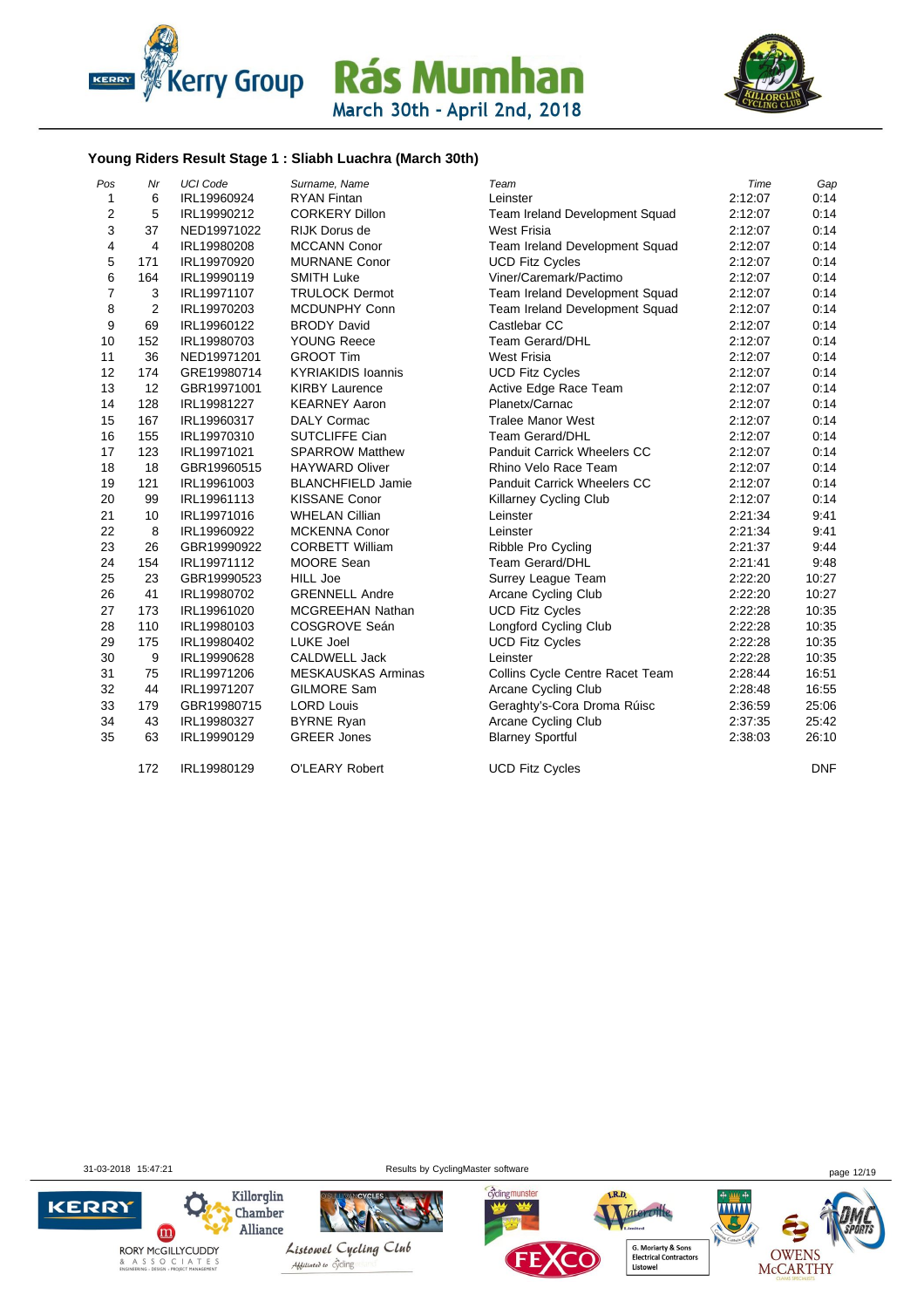



#### **Young Riders Classification after Stage 1 : Sliabh Luachra (March 30th)**

| Pos            | Nr             | <b>UCI Code</b> | Surname, Name             | Team                                  | Time    | Gap   |
|----------------|----------------|-----------------|---------------------------|---------------------------------------|---------|-------|
| $\mathbf{1}$   | 6              | IRL19960924     | <b>RYAN Fintan</b>        | Leinster                              | 2:12:07 |       |
| 2              | 5              | IRL19990212     | <b>CORKERY Dillon</b>     | <b>Team Ireland Development Squad</b> | 2:12:07 |       |
| 3              | 37             | NED19971022     | <b>RIJK Dorus de</b>      | <b>West Frisia</b>                    | 2:12:07 |       |
| 4              | 4              | IRL19980208     | <b>MCCANN Conor</b>       | Team Ireland Development Squad        | 2:12:07 |       |
| 5              | 171            | IRL19970920     | <b>MURNANE Conor</b>      | <b>UCD Fitz Cycles</b>                | 2:12:07 |       |
| 6              | 164            | IRL19990119     | <b>SMITH Luke</b>         | Viner/Caremark/Pactimo                | 2:12:07 |       |
| $\overline{7}$ | 3              | IRL19971107     | <b>TRULOCK Dermot</b>     | Team Ireland Development Squad        | 2:12:07 |       |
| 8              | $\overline{2}$ | IRL19970203     | <b>MCDUNPHY Conn</b>      | Team Ireland Development Squad        | 2:12:07 |       |
| 9              | 69             | IRL19960122     | <b>BRODY David</b>        | Castlebar CC                          | 2:12:07 |       |
| 10             | 152            | IRL19980703     | <b>YOUNG Reece</b>        | <b>Team Gerard/DHL</b>                | 2:12:07 |       |
| 11             | 36             | NED19971201     | <b>GROOT Tim</b>          | West Frisia                           | 2:12:07 |       |
| 12             | 174            | GRE19980714     | <b>KYRIAKIDIS Ioannis</b> | <b>UCD Fitz Cycles</b>                | 2:12:07 |       |
| 13             | 12             | GBR19971001     | <b>KIRBY Laurence</b>     | Active Edge Race Team                 | 2:12:07 |       |
| 14             | 128            | IRL19981227     | <b>KEARNEY Aaron</b>      | Planetx/Carnac                        | 2:12:07 |       |
| 15             | 167            | IRL19960317     | <b>DALY Cormac</b>        | <b>Tralee Manor West</b>              | 2:12:07 |       |
| 16             | 155            | IRL19970310     | <b>SUTCLIFFE Cian</b>     | <b>Team Gerard/DHL</b>                | 2:12:07 |       |
| 17             | 123            | IRL19971021     | <b>SPARROW Matthew</b>    | Panduit Carrick Wheelers CC           | 2:12:07 |       |
| 18             | 18             | GBR19960515     | <b>HAYWARD Oliver</b>     | Rhino Velo Race Team                  | 2:12:07 |       |
| 19             | 121            | IRL19961003     | <b>BLANCHFIELD Jamie</b>  | <b>Panduit Carrick Wheelers CC</b>    | 2:12:07 |       |
| 20             | 99             | IRL19961113     | <b>KISSANE Conor</b>      | <b>Killarney Cycling Club</b>         | 2:12:07 |       |
| 21             | 10             | IRL19971016     | <b>WHELAN Cillian</b>     | Leinster                              | 2:21:34 | 9:27  |
| 22             | 8              | IRL19960922     | <b>MCKENNA Conor</b>      | Leinster                              | 2:21:34 | 9:27  |
| 23             | 26             | GBR19990922     | <b>CORBETT William</b>    | Ribble Pro Cycling                    | 2:21:37 | 9:30  |
| 24             | 154            | IRL19971112     | MOORE Sean                | Team Gerard/DHL                       | 2:21:41 | 9:34  |
| 25             | 23             | GBR19990523     | <b>HILL Joe</b>           | Surrey League Team                    | 2:22:20 | 10:13 |
| 26             | 41             | IRL19980702     | <b>GRENNELL Andre</b>     | Arcane Cycling Club                   | 2:22:20 | 10:13 |
| 27             | 173            | IRL19961020     | <b>MCGREEHAN Nathan</b>   | <b>UCD Fitz Cycles</b>                | 2:22:28 | 10:21 |
| 28             | 110            | IRL19980103     | COSGROVE Seán             | Longford Cycling Club                 | 2:22:28 | 10:21 |
| 29             | 175            | IRL19980402     | LUKE Joel                 | <b>UCD Fitz Cycles</b>                | 2:22:28 | 10:21 |
| 30             | 9              | IRL19990628     | <b>CALDWELL Jack</b>      | Leinster                              | 2:22:28 | 10:21 |
| 31             | 75             | IRL19971206     | <b>MESKAUSKAS Arminas</b> | Collins Cycle Centre Racet Team       | 2:28:44 | 16:37 |
| 32             | 44             | IRL19971207     | <b>GILMORE Sam</b>        | Arcane Cycling Club                   | 2:28:48 | 16:41 |
| 33             | 179            | GBR19980715     | <b>LORD Louis</b>         | Geraghty's-Cora Droma Rúisc           | 2:36:59 | 24:52 |
| 34             | 43             | IRL19980327     | <b>BYRNE Ryan</b>         | <b>Arcane Cycling Club</b>            | 2:37:35 | 25:28 |
| 35             | 63             | IRL19990129     | <b>GREER Jones</b>        | <b>Blarney Sportful</b>               | 2:38:03 | 25:56 |

31-03-2018 15:47:21 Results by CyclingMaster software page 13/19

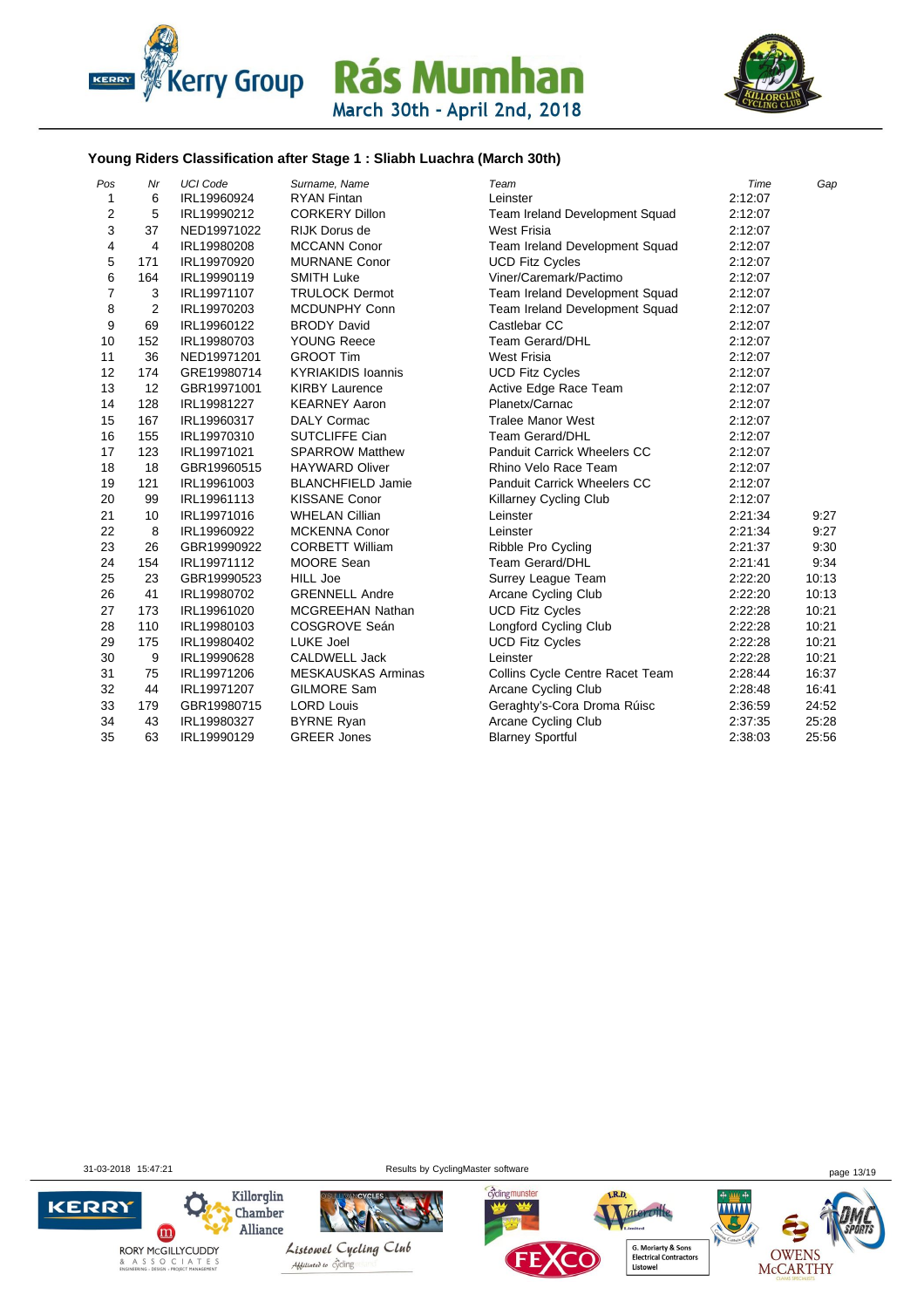



### **Mountains Classification - Stage 1 : Sliabh Luachra (March 30th)**

#### **Kilcummin - cat 3**

| .   |     |                     |                      |                        |        |
|-----|-----|---------------------|----------------------|------------------------|--------|
| Pos | Nr  | <b>UCI Code</b>     | Surname, Name        | Team                   | Points |
| 1   | 99  | IRL19961113         | <b>KISSANE Conor</b> | Killarney Cycling Club | 10     |
| 2   | 96  | IRL19860814         | <b>MAES Richard</b>  | Killarney Cycling Club | 7      |
| 3   | 126 | IRL19940316         | <b>REA Craig</b>     | Planetx/Carnac         | 5      |
| 4   | 6   | IRL19960924         | <b>RYAN Fintan</b>   | Leinster               | 4      |
|     |     | Knocknaboul - cat 2 |                      |                        |        |
| Pos | Nr  | HCLCode             | Surname Name         | Team                   | Points |

| Pos | Nr  | UCI Code    | Surname. Name             | Team                          | Points |
|-----|-----|-------------|---------------------------|-------------------------------|--------|
|     | 20  | GBR19951109 | <b>FERGUSON Callum</b>    | Rhino Velo Race Team          | 15     |
|     | 178 | GBR19940109 | <b>JOBBER James</b>       | Geraghty's-Cora Droma Rúisc   | 11     |
|     | 99  | IRL19961113 | <b>KISSANE Conor</b>      | <b>Killarney Cycling Club</b> | 8      |
|     | 29  | GBR19940104 | <b>LUHRS Alex</b>         | Ribble Pro Cycling            | 6      |
| 5   | 25  | GBR19930802 | <b>CARPENTER Lawrence</b> | Surrey League Team            | 5      |
|     |     |             |                           |                               |        |

#### **Milltown - cat 4**

| Pos | Nr  | UCI Code    | Surname, Name         | Team                   | Points |
|-----|-----|-------------|-----------------------|------------------------|--------|
|     | 29  | GBR19940104 | LUHRS Alex            | Ribble Pro Cycling     | -5     |
|     |     | GBR19940331 | <b>VICKERS Kirk</b>   | Rhino Velo Race Team   | 3      |
|     | 163 | IRL19930216 | <b>HENNEBRY Conor</b> | Viner/Caremark/Pactimo | 2      |

#### **Mountains Classification after Stage 1 : Sliabh Luachra (March 30th)**

| Pos | Nr  | UCI Code    | Surname, Name             | Team                        | Points |
|-----|-----|-------------|---------------------------|-----------------------------|--------|
|     | 99  | IRL19961113 | <b>KISSANE Conor</b>      | Killarney Cycling Club      | 18     |
| 2   | 20  | GBR19951109 | <b>FERGUSON Callum</b>    | Rhino Velo Race Team        | 15     |
| 3   | 29  | GBR19940104 | <b>LUHRS Alex</b>         | Ribble Pro Cycling          | 11     |
| 4   | 178 | GBR19940109 | <b>JOBBER James</b>       | Geraghty's-Cora Droma Rúisc | 11     |
| 5   | 96  | IRL19860814 | <b>MAES Richard</b>       | Killarney Cycling Club      | 7      |
| 6   | 25  | GBR19930802 | <b>CARPENTER Lawrence</b> | Surrey League Team          | 5      |
|     | 126 | IRL19940316 | <b>REA Craig</b>          | Planetx/Carnac              | 5      |
| 8   | 6   | IRL19960924 | <b>RYAN Fintan</b>        | Leinster                    | 4      |
| 9   | 17  | GBR19940331 | <b>VICKERS Kirk</b>       | Rhino Velo Race Team        | 3      |
| 10  | 163 | IRL19930216 | <b>HENNEBRY Conor</b>     | Viner/Caremark/Pactimo      | 2      |

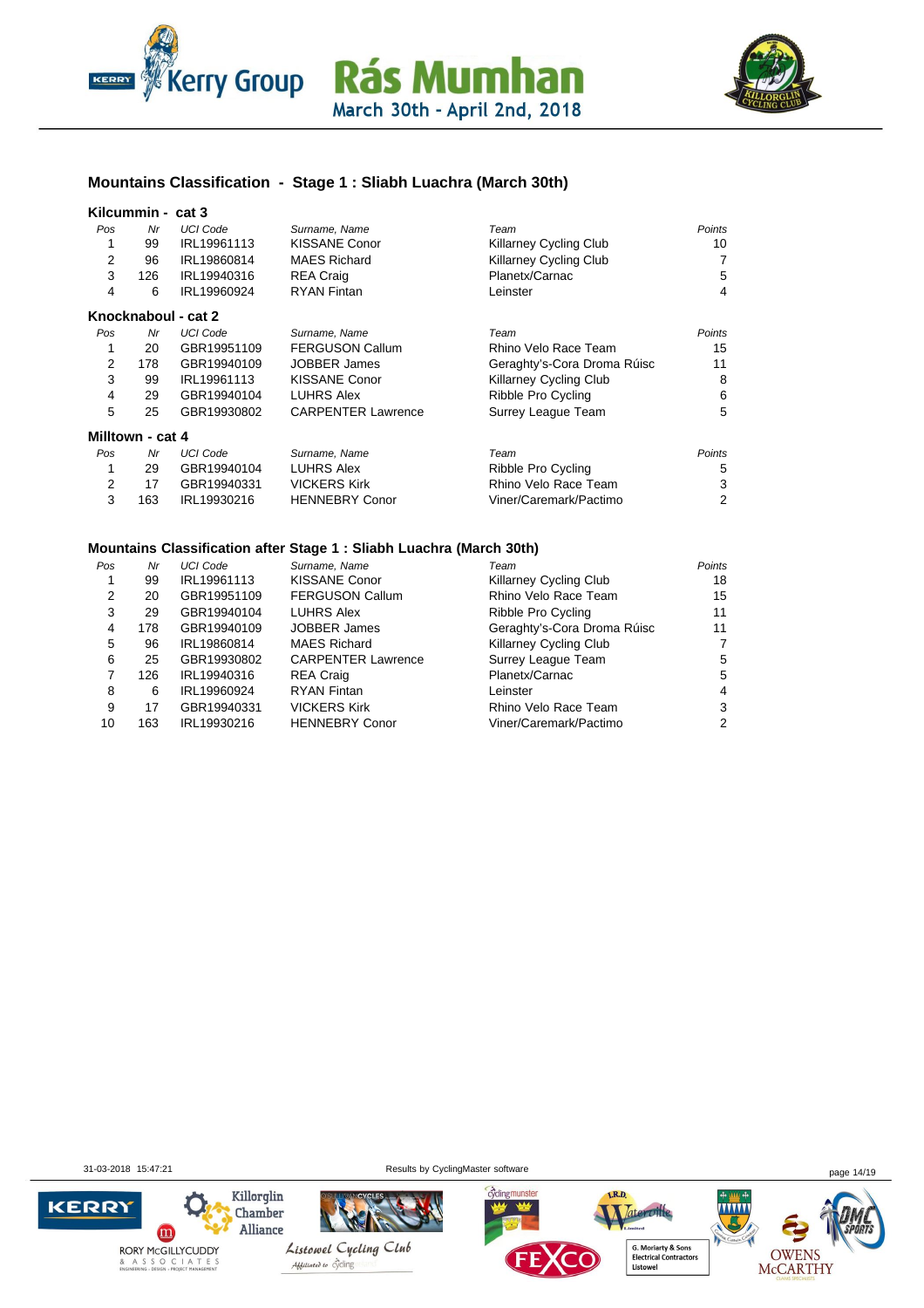



#### **Points Classification after Stage 1 : Sliabh Luachra (March 30th)**

| Pos | Nr  | Name                    | Team     |    | Total |
|-----|-----|-------------------------|----------|----|-------|
|     | 29  | <b>LUHRS Alex</b>       | Ribble   | 15 | 15    |
| 2   | 14  | ATKINS Toby             | Act.Edge | 13 | 13    |
| 3   | 163 | <b>HENNEBRY Conor</b>   | Viner    | 11 | 11    |
| 4   | 17  | <b>VICKERS Kirk</b>     | Rhino    | 10 | 10    |
| 5   |     | 162 CIGALA Matteo       | Viner    | 9  | 9     |
| 6   | 6   | <b>RYAN Fintan</b>      | Leinster | 8  | 8     |
| 7   |     | 5 CORKERY Dillon        | IRL Dev. |    | 7     |
| 8   | 37  | RIJK Dorus de           | W.Frisia | 6  | 6     |
| 9   |     | <b>MCCANN Conor</b>     | IRL Dev. | 5  | 5     |
| 10  | 165 | <b>MCLAUGHLIN Ronan</b> | Viner    |    | 4     |

31-03-2018 15:47:21 Results by CyclingMaster software page 15/19

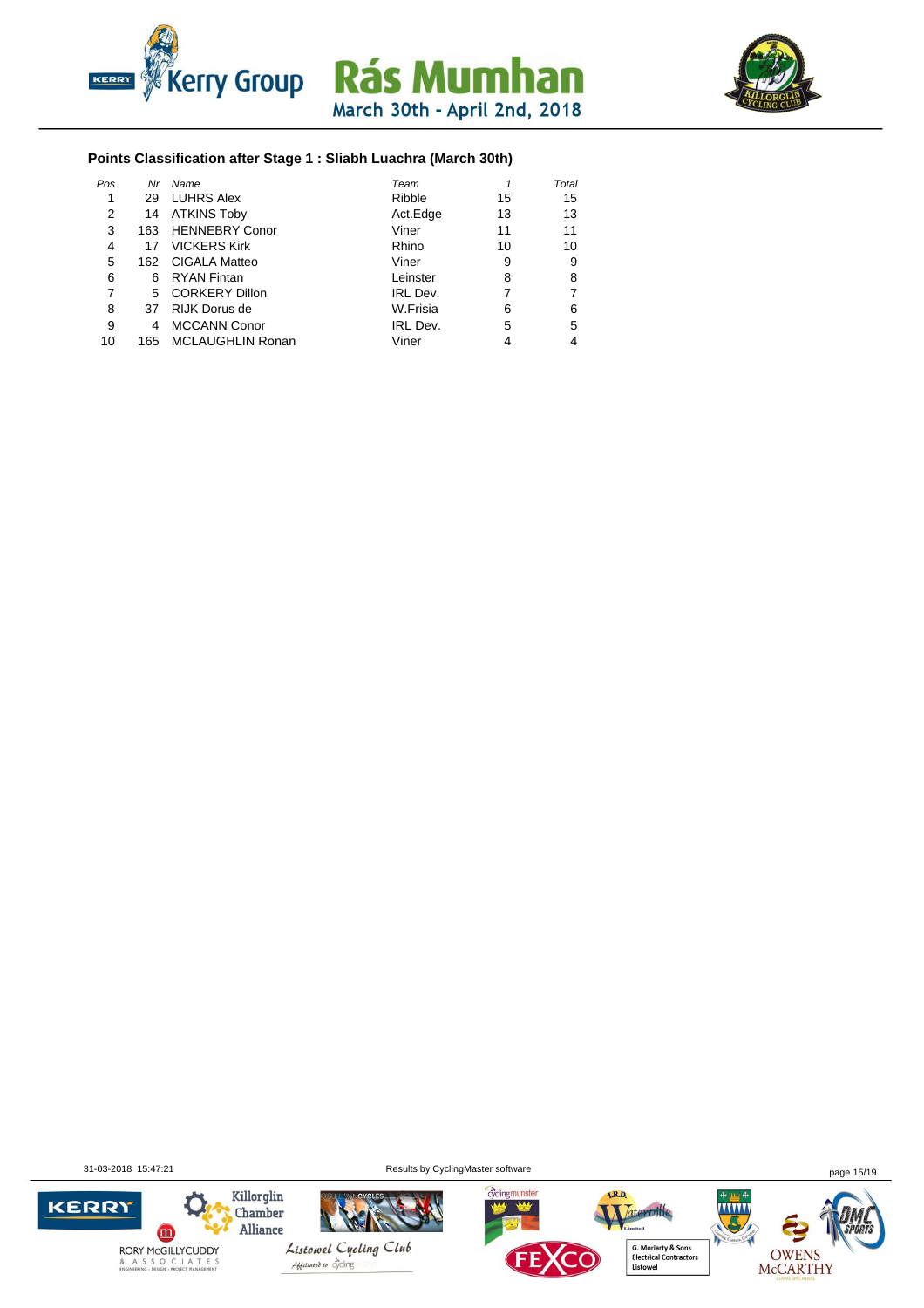





#### **Team Classification Stage 1 : Sliabh Luachra (March 30th)**

| Pos            | Team                                |                 | Time    | Gap   |
|----------------|-------------------------------------|-----------------|---------|-------|
| 1              | Viner/Caremark/Pactimo              | Viner           | 6:36:08 |       |
| 2              | Rhino Velo Race Team                | Rhino           | 6:36:08 |       |
| 3              | Team Ireland Development Squad      | IRL Dev.        | 6:36:21 | 0:13  |
| 4              | <b>West Frisia</b>                  | W.Frisia        | 6:36:21 | 0:13  |
| 5              | <b>Killarney Cycling Club</b>       | Kill.CC         | 6:36:21 | 0:13  |
| 6              | Surrey League Team                  | Surrey          | 6:36:21 | 0:13  |
| $\overline{7}$ | Killarney Park Hotel                | Kill.PH         | 6:36:21 | 0:13  |
| 8              | Strata3-Velorevolution Cycling Team | Strata3         | 6:36:21 | 0:13  |
| 9              | <b>Team Gerard/DHL</b>              | Gerard          | 6:36:21 | 0:13  |
| 10             | <b>Panduit Carrick Wheelers CC</b>  | Carrick         | 6:36:21 | 0:13  |
| 11             | Zero BC                             | Zero            | 6:36:21 | 0:13  |
| 12             | Active Edge Race Team               | Act.Edge        | 6:42:36 | 6:28  |
| 13             | Bandon CC                           | Bandon          | 6:42:50 | 6:42  |
| 14             | Ribble Pro Cycling                  | Ribble          | 6:45:37 | 9.29  |
| 15             | Geraghty's-Cora Droma Rúisc         | Geraghty        | 6:45:45 | 9:37  |
| 16             | Joe Daly Orwell                     | Orwell          | 6:45:45 | 9:37  |
| 17             | Leinster                            | Leinster        | 6:45:48 | 9:40  |
| 18             | Planetx/Carnac                      | Carnac          | 6:45:57 | 9:49  |
| 19             | Castlebar CC                        | Castlebar       | 6:46:31 | 10:23 |
| 20             | <b>Tralee Manor West</b>            | Tralee          | 6:46:34 | 10:26 |
| 21             | Lucan Cycling Road Club             | Lucan           | 6:46:34 | 10:26 |
| 22             | <b>Ballina CC</b>                   | <b>Ballina</b>  | 6:46:34 | 10:26 |
| 23             | <b>UCD Fitz Cycles</b>              | <b>UCD Fitz</b> | 6:46:42 | 10:34 |
| 24             | <b>Blarney CC-Blarney Castle</b>    | Blarney         | 6:53:02 | 16:54 |
| 25             | St Tiernans Cycling Club            | Tiernans        | 6:53:03 | 16:55 |
| 26             | Scott - Orwell Wheelers             | Scott-O         | 6:55:58 | 19:50 |
| 27             | Newcastle West CC                   | Newcastle       | 6.56.41 | 20:33 |
| 28             | De Ronde Van Cork                   | Ronde           | 6:56:44 | 20:36 |
| 29             | Dublin Blanco                       | Dublin          | 6:56:47 | 20:39 |
| 30             | Sliabh Luachra CC                   | Sliabh          | 6:56:47 | 20:39 |
| 31             | Longford Cycling Club               | Longford        | 6:56:47 | 20:39 |
| 32             | <b>Greenmount Cycling Academy</b>   | Greenmt         | 6:56:55 | 20:47 |
| 33             | <b>Arcane Cycling Club</b>          | Arcane          | 7:03:15 | 27:07 |
| 34             | Collins Cycle Centre Racet Team     | Collins         | 7:06:11 | 30:03 |
| 35             | <b>Blarney Sportful</b>             | Blarn.Sp        | 7:06:29 | 30:21 |
| 36             | Team Gerry McVeigh Cars             | McVeigh         | 7:06:57 | 30:49 |
| 37             | 010.ie ZeroOneZero                  | 010.ie          | 7:07:16 | 31:08 |

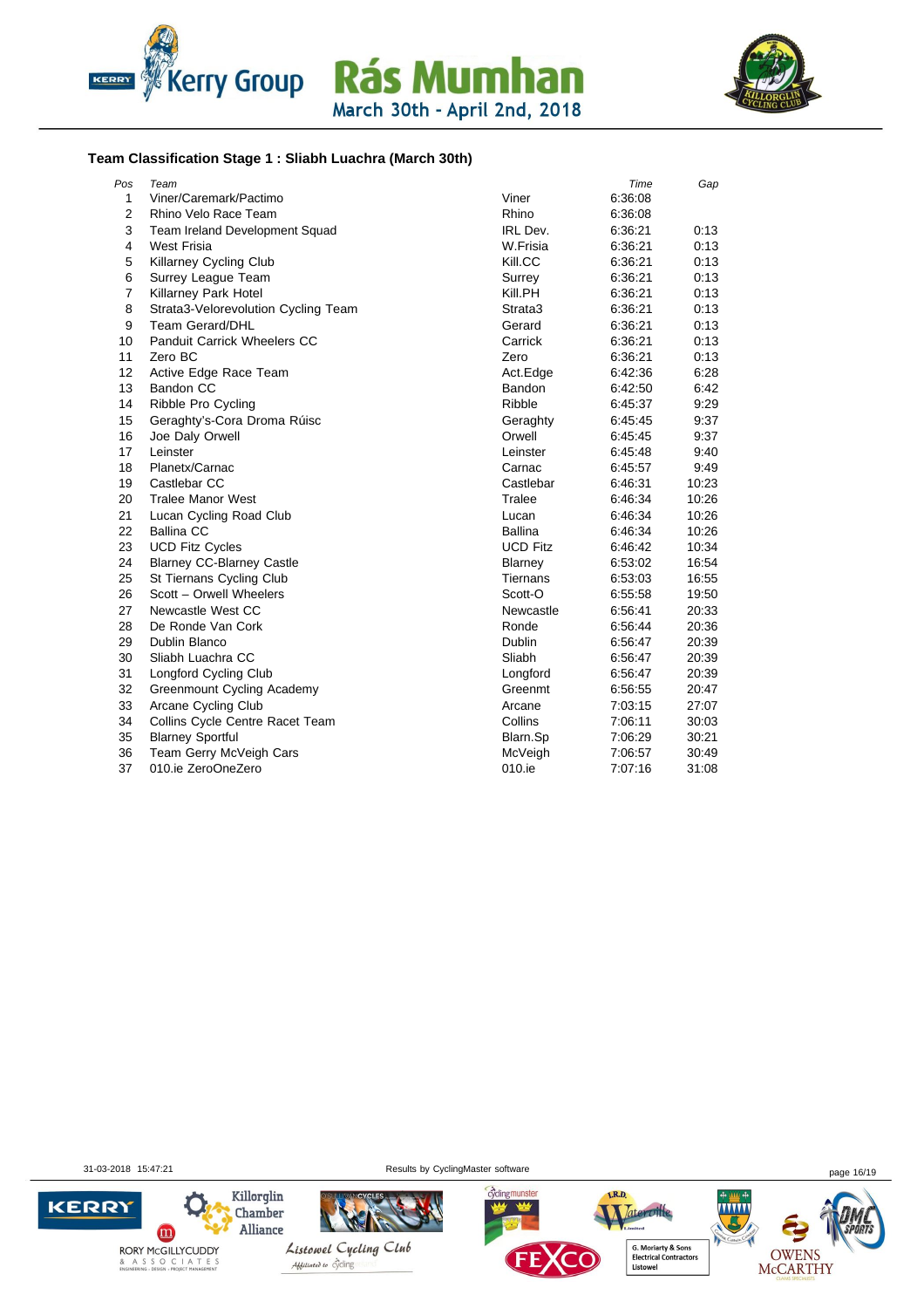



#### **General Team Classification after Stage 1 : Sliabh Luachra (March 30th)**

| Pos            | Team                                |                 | Time    | Gap   |
|----------------|-------------------------------------|-----------------|---------|-------|
| $\mathbf{1}$   | Viner/Caremark/Pactimo              | Viner           | 6.36.08 |       |
| $\overline{2}$ | Rhino Velo Race Team                | Rhino           | 6:36:08 |       |
| 3              | Team Ireland Development Squad      | IRL Dev.        | 6:36:21 | 0:13  |
| 4              | <b>West Frisia</b>                  | W.Frisia        | 6:36:21 |       |
| 5              | <b>Killarney Cycling Club</b>       | Kill.CC         | 6:36:21 |       |
| 6              | Surrey League Team                  | Surrey          | 6:36:21 |       |
| $\overline{7}$ | Killarney Park Hotel                | Kill.PH         | 6:36:21 |       |
| 8              | Strata3-Velorevolution Cycling Team | Strata3         | 6:36:21 |       |
| 9              | <b>Team Gerard/DHL</b>              | Gerard          | 6:36:21 |       |
| 10             | <b>Panduit Carrick Wheelers CC</b>  | Carrick         | 6:36:21 |       |
| 11             | Zero BC                             | Zero            | 6:36:21 |       |
| 12             | Active Edge Race Team               | Act.Edge        | 6:42:36 | 6:28  |
| 13             | Bandon CC                           | Bandon          | 6:42:50 | 6:42  |
| 14             | Ribble Pro Cycling                  | Ribble          | 6:45:37 | 9:29  |
| 15             | Geraghty's-Cora Droma Rúisc         | Geraghty        | 6:45:45 | 9:37  |
| 16             | Joe Daly Orwell                     | Orwell          | 6:45:45 |       |
| 17             | Leinster                            | Leinster        | 6:45:48 | 9:40  |
| 18             | Planetx/Carnac                      | Carnac          | 6:45:57 | 9:49  |
| 19             | Castlebar CC                        | Castlebar       | 6:46:31 | 10:23 |
| 20             | <b>Tralee Manor West</b>            | Tralee          | 6:46:34 | 10:26 |
| 21             | Lucan Cycling Road Club             | Lucan           | 6:46:34 |       |
| 22             | <b>Ballina CC</b>                   | <b>Ballina</b>  | 6:46:34 |       |
| 23             | <b>UCD Fitz Cycles</b>              | <b>UCD Fitz</b> | 6:46:42 | 10:34 |
| 24             | <b>Blarney CC-Blarney Castle</b>    | Blarney         | 6:53:02 | 16:54 |
| 25             | St Tiernans Cycling Club            | <b>Tiernans</b> | 6:53:03 | 16:55 |
| 26             | Scott - Orwell Wheelers             | Scott-O         | 6:55:58 | 19:50 |
| 27             | Newcastle West CC                   | Newcastle       | 6:56:41 | 20:33 |
| 28             | De Ronde Van Cork                   | Ronde           | 6:56:44 | 20:36 |
| 29             | Dublin Blanco                       | Dublin          | 6:56:47 | 20:39 |
| 30             | Sliabh Luachra CC                   | Sliabh          | 6:56:47 |       |
| 31             | Longford Cycling Club               | Longford        | 6:56:47 |       |
| 32             | Greenmount Cycling Academy          | Greenmt         | 6:56:55 | 20:47 |
| 33             | Arcane Cycling Club                 | Arcane          | 7:03:15 | 27:07 |
| 34             | Collins Cycle Centre Racet Team     | Collins         | 7:06:11 | 30:03 |
| 35             | <b>Blarney Sportful</b>             | Blarn.Sp        | 7:06:29 | 30:21 |
| 36             | Team Gerry McVeigh Cars             | McVeigh         | 7:06:57 | 30:49 |
| 37             | 010.ie ZeroOneZero                  | 010.ie          | 7:07:16 | 31:08 |

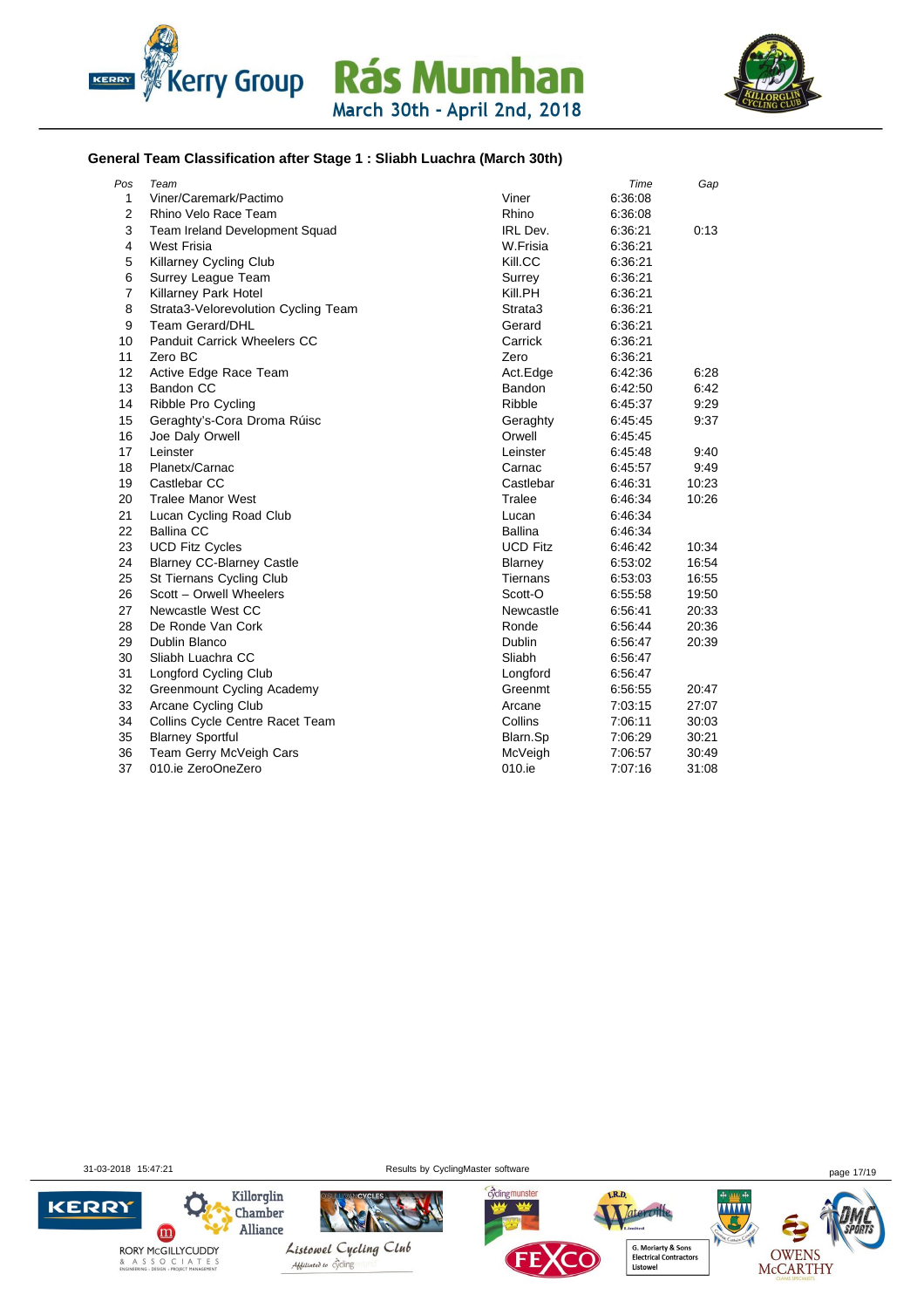



### **Order of Team Cars - Stage 2 : Listowel and Athea (March 31st)**

| Order | teamNr         | Team                                | Abr             | Nation |
|-------|----------------|-------------------------------------|-----------------|--------|
| 1     | 8              | West Frisia                         | W.Frisia        |        |
| 2     | 33             | Viner/Caremark/Pactimo              | Viner           |        |
| 3     | 1              | Team Ireland Development Squad      | IRL Dev.        |        |
| 4     | 4              | Rhino Velo Race Team                | Rhino           |        |
| 5     | 29             | Strata3-Velorevolution Cycling Team | Strata3         |        |
| 6     | 6              | Ribble Pro Cycling                  | Ribble          |        |
| 7     | 3              | Active Edge Race Team               | Act.Edge        |        |
| 8     | 36             | Geraghty's-Cora Droma Rúisc         | Geraghty        |        |
| 9     | 34             | <b>Tralee Manor West</b>            | Tralee          |        |
| 10    | 31             | <b>Team Gerard/DHL</b>              | Gerard          |        |
| 11    | $\overline{2}$ | Leinster                            | Leinster        |        |
| 12    | 5              | Surrey League Team                  | Surrey          |        |
| 13    | 12             | <b>Blarney CC-Blarney Castle</b>    | Blarney         |        |
| 14    | 37             | <b>Westport Covey Wheelers</b>      | Wastport        |        |
| 15    | 14             | Castlebar CC                        | Castlebar       |        |
| 16    | 10             | <b>Ballina CC</b>                   | <b>Ballina</b>  |        |
| 17    | 25             | <b>Panduit Carrick Wheelers CC</b>  | Carrick         |        |
| 18    | 20             | Killarney Cycling Club              | Kill.CC         |        |
| 19    | 27             | Scott - Orwell Wheelers             | Scott-O         |        |
| 20    | 26             | Planetx/Carnac                      | Carnac          |        |
| 21    | 21             | Killarney Park Hotel                | Kill.PH         |        |
| 22    | 19             | Joe Daly Orwell                     | Orwell          |        |
| 23    | 30             | St Tiernans Cycling Club            | Tiernans        |        |
| 24    | 16             | De Ronde Van Cork                   | Ronde           |        |
| 25    | 23             | Lucan Cycling Road Club             | Lucan           |        |
| 26    | 7              | Zero BC                             | Zero            |        |
| 27    | 28             | Sliabh Luachra CC                   | Sliabh          |        |
| 28    | 11             | <b>Bandon CC</b>                    | <b>Bandon</b>   |        |
| 29    | 35             | <b>UCD Fitz Cycles</b>              | <b>UCD Fitz</b> |        |
| 30    | 15             | Collins Cycle Centre Racet Team     | Collins         |        |
| 31    | 32             | Team Gerry McVeigh Cars             | McVeigh         |        |
| 32    | 17             | <b>Dublin Blanco</b>                | Dublin          |        |
| 33    | 18             | Greenmount Cycling Academy          | Greenmt         |        |
| 34    | 22             | <b>Longford Cycling Club</b>        | Longford        |        |
| 35    | 38             | 010.ie ZeroOneZero                  | 010.ie          |        |
| 36    | 24             | Newcastle West CC                   | Newcastle       |        |
| 37    | 9              | Arcane Cycling Club                 | Arcane          |        |
| 38    | 13             | <b>Blarney Sportful</b>             | Blarn.Sp        |        |

31-03-2018 15:47:21 Results by CyclingMaster software page 18/19